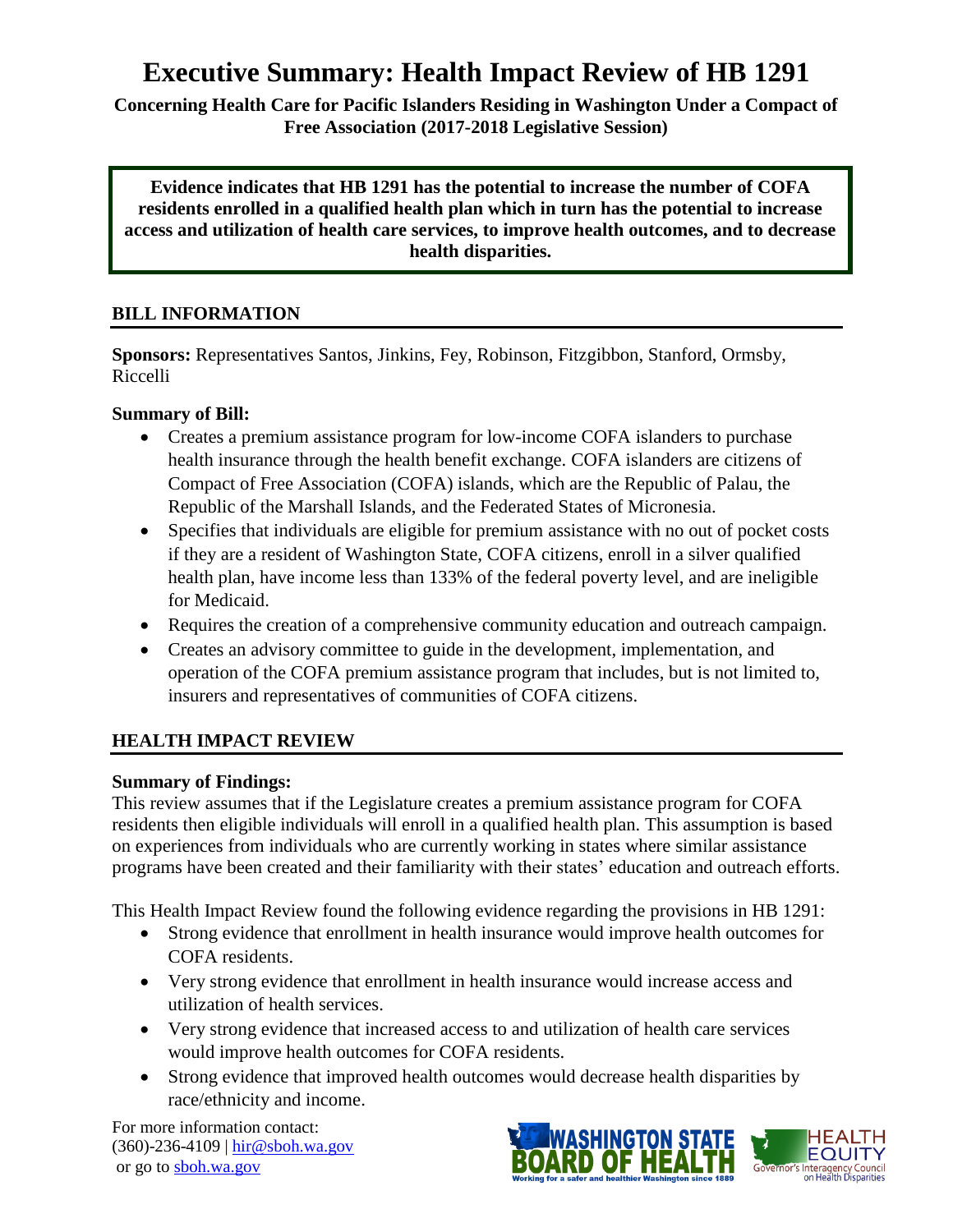# **Health Impact Review of HB 1291**

**Concerning Health Care for Pacific Islanders Residing in Washington under a Compact of Free Association (2017-2018 Legislative Session)**

# **January 24th, 2017**

Author: Alexandra Montaño Contributor/Reviewer: Christy Hoff Reviewer: Sierra Rotakhina Reviewer: Michelle Davis Reviewer: Kelie Kahler

# **Acknowledgement**

We would like to thank the experts who provided consultation and technical support during this Health Impact Review.

# **Contents**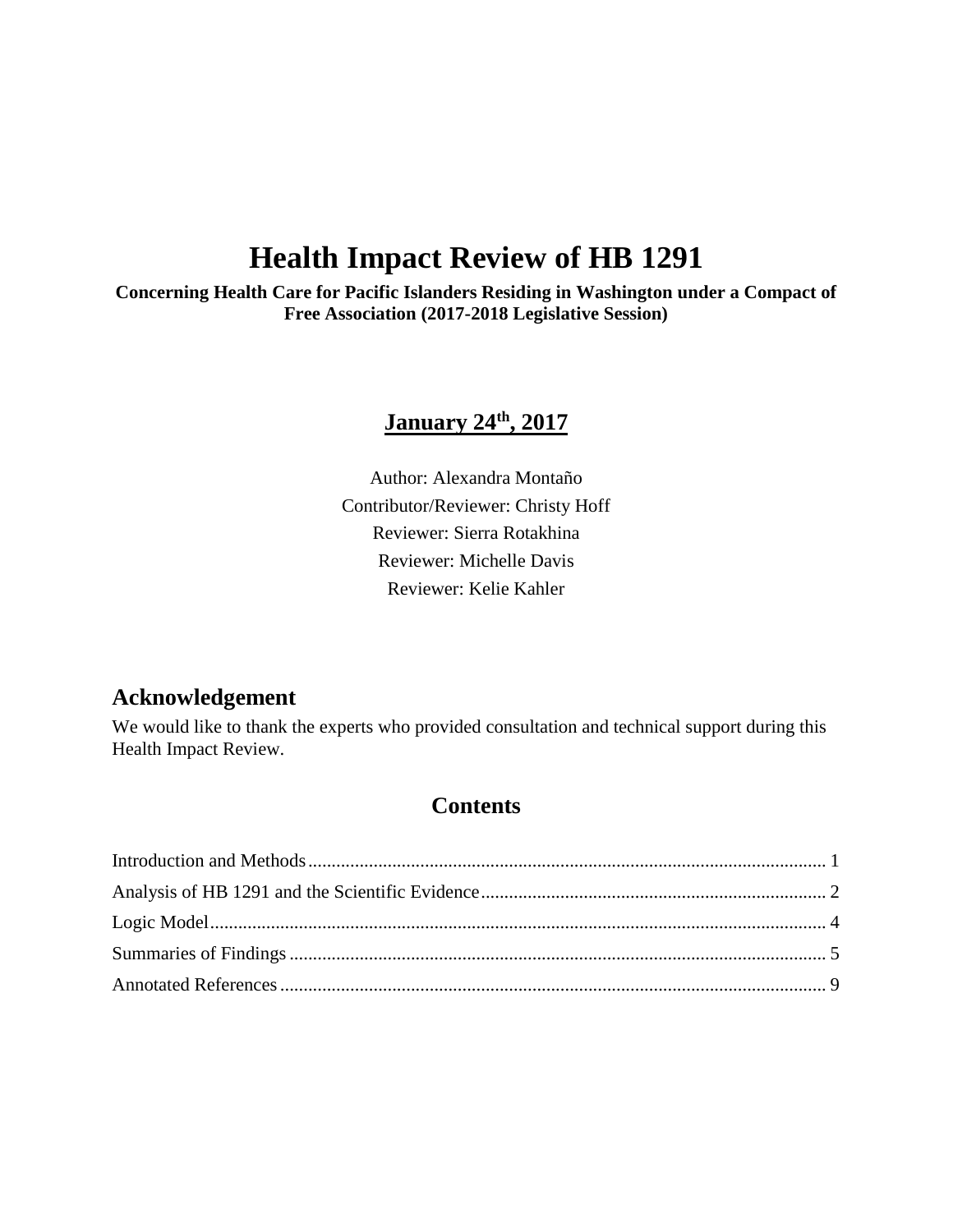# **Introduction and Methods**

<span id="page-2-0"></span>A Health Impact Review is an analysis of how a proposed legislative or budgetary change will likely impact health and health disparities in Washington state [\(RCW 43.20.285\)](http://apps.leg.wa.gov/rcw/default.aspx?cite=43.20.285). For the purpose of this review 'health disparities' have been defined as the differences in disease, death, and other adverse health conditions that exist between populations [\(RCW 43.20.270\)](http://apps.leg.wa.gov/rcw/default.aspx?cite=43.20.270). This document provides summaries of the evidence analyzed by State Board of Health staff during the Health Impact Review of House Bill 1291 [\(HB 1291\)](http://lawfilesext.leg.wa.gov/biennium/2017-18/Pdf/Bills/House%20Bills/1291.pdf) from the 2017-2018 legislative session.

Staff analyzed the content of HB 1291 and created a logic model depicting possible pathways leading from the provisions of the bill to health outcomes. We conducted objective reviews of the literature for each pathway using databases including PubMed and Google Scholar.

The following pages provide a detailed analysis of the bill including the logic model, summaries of evidence, and annotated references. The logic model is presented both in text and through a flowchart (Figure 1). The logic model includes information on the strength of the evidence for each relationship. The strength-of-evidence has been defined using the following criteria:

- Not well researched: the literature review yielded few if any studies or only yielded studies that were poorly designed or executed or had high risk of bias.
- **A fair amount of evidence:** the literature review yielded several studies supporting the association, but a large body of evidence was not established; or the review yielded a large body of evidence but findings were inconsistent with only a slightly larger percent of the studies supporting the association; or the research did not incorporate the most robust study designs or execution or had a higher than average risk of bias.
- **Strong evidence:** the literature review yielded a large body of evidence on the relationship (a vast majority of which supported the association) but the body of evidence did contain some contradictory findings or studies that did not incorporate the most robust study designs or execution or had a higher than average risk of bias; or there were too few studies to reach the rigor of 'very strong evidence'; or some combination of these.
- **Very strong evidence:** the literature review yielded a very large body of robust evidence supporting the association with few if any contradictory findings. The evidence indicates that the scientific community largely accepts the existence of the association.

This review was subject to time constraints, which influenced the scope of work for this review. The annotated references are only a representation of the evidence and provide examples of current research. In some cases only a few review articles or meta-analyses are referenced. One article may cite or provide analysis of dozens of other articles. Therefore the number of references included in the bibliography does not necessarily reflect the strength-of-evidence. In addition, some articles provide evidence for more than one research question so they are referenced multiple times.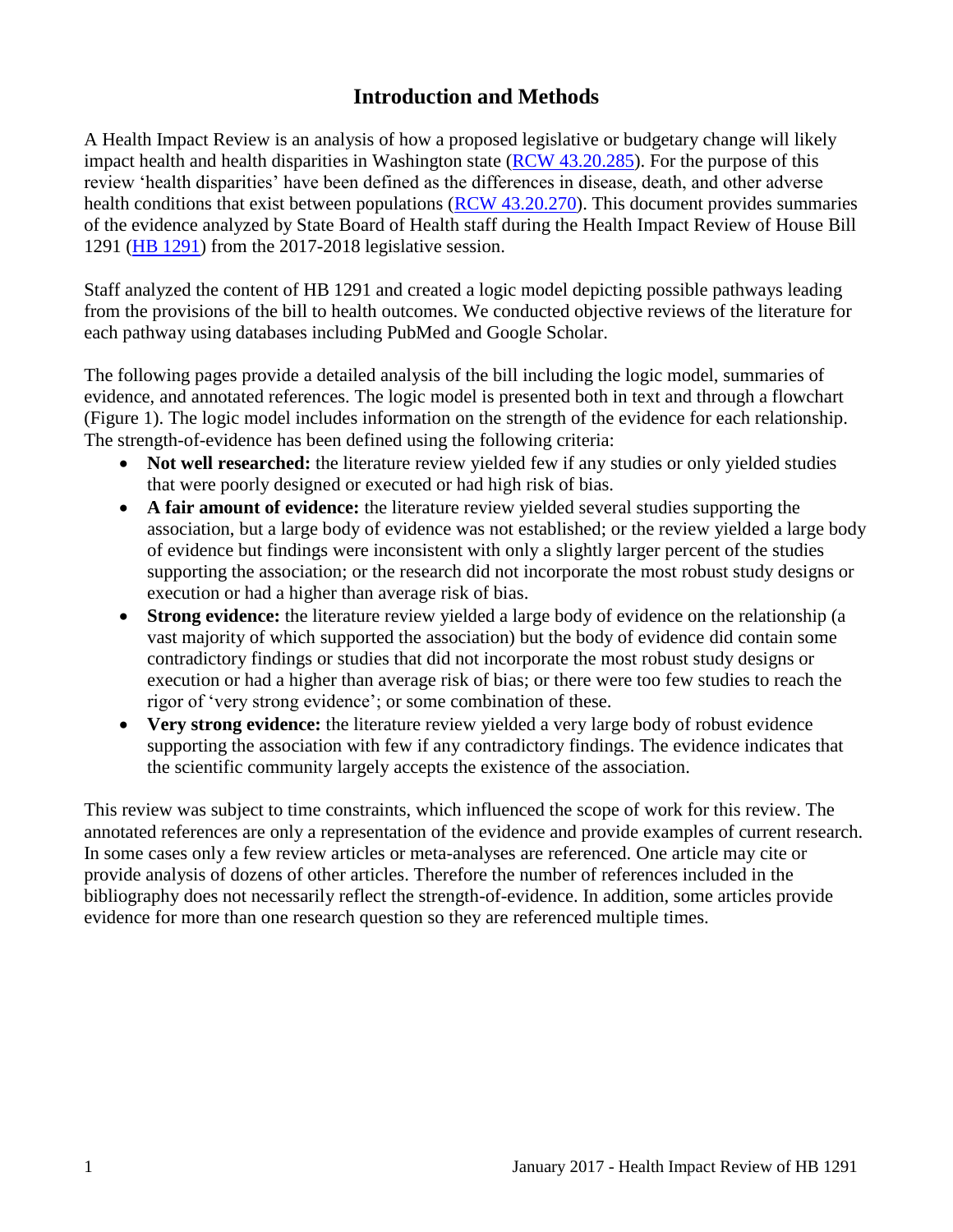# **Analysis of HB 1291 and the Scientific Evidence**

#### <span id="page-3-0"></span>*Summary of Relevant Background Information*

- The Compact of Free Association (COFA) is a set of treaties between the United States and three sovereign nations, which are the Republic of Palau, the Republic of the Marshall Islands, and the Federated States of Micronesia.<sup>[1](#page-10-1)</sup>
- The political relationship created by this agreement allows citizens from the COFA islands to live and work lawfully in the United States without a visa in exchange for U.S. military presence on the islands. [1](#page-10-1)
- As a result of the Personal Responsibility and Work Opportunity Reconciliation Act of 1996 (PRWORA), also referred to as welfare reform, COFA migrants living the United States are excluded from federal safety net programs such as Medicaid, Temporary Assistance for Needy Families (TANF), and the Supplemental Nutrition Assistance Program (SNAP).<sup>[2](#page-10-2)</sup>

#### *Summary of HB 1291*

- Creates a premium assistance program for low-income COFA islanders to purchase health insurance through the health benefit exchange.
- Specifies that individuals are eligible for premium assistance with no out of pocket costs if they are a resident of Washington State, COFA citizens, enroll in a silver qualified health plan, have income less than 133% of the federal poverty level, and are ineligible for Medicaid.
- Requires the creation of a comprehensive community education and outreach campaign.
- Creates an advisory committee to guide in the development, implementation, and operation of the COFA premium assistance program that includes, but is not limited to, insurers and representatives of communities of COFA citizens.

#### *Health impact of HB 1291*

Evidence indicates that HB 1291 has the potential to increase the number of COFA residents enrolled in a qualified health plan which in turn has the potential to increase access and utilization of health care services, to improve health outcomes, and to decrease health disparities.

#### *Pathways to health impacts*

The potential pathways leading from the provisions of HB 1291 to decreased health disparities are depicted in Figure 1. We have assumed that if the Legislature creates a premium assistance program for COFA residents then eligible individuals will enroll in a qualified health plan. This assumption is based on experiences from individuals who are currently working in states where similar assistance programs have been created and their familiarity with their states' education and outreach efforts. There is strong evidence that enrollment in health insurance would improve health outcomes for chronic conditions and reduce the risk of mortality from all causes as well as numerous types of cancer.<sup>[3-15](#page-10-3)</sup> There is very strong evidence that enrollment in health insurance would increase access and utilization of health services such as preventative screenings for diabetes, high cholesterol, cancer, and hypertension.<sup>[9,](#page-13-0)[10](#page-14-0)[,14-23](#page-15-0)</sup> There is very strong evidence that increasing access to and utilization of health services such as screenings for HIV, counseling for tobacco cessation and mental health services would improve health outcomes.<sup>[24-26](#page-20-0)</sup> There is strong evidence that COFA migrants, more often categorized broadly as Pacific Islanders, and low-income individuals experience higher rates of adverse health outcomes than their counterparts,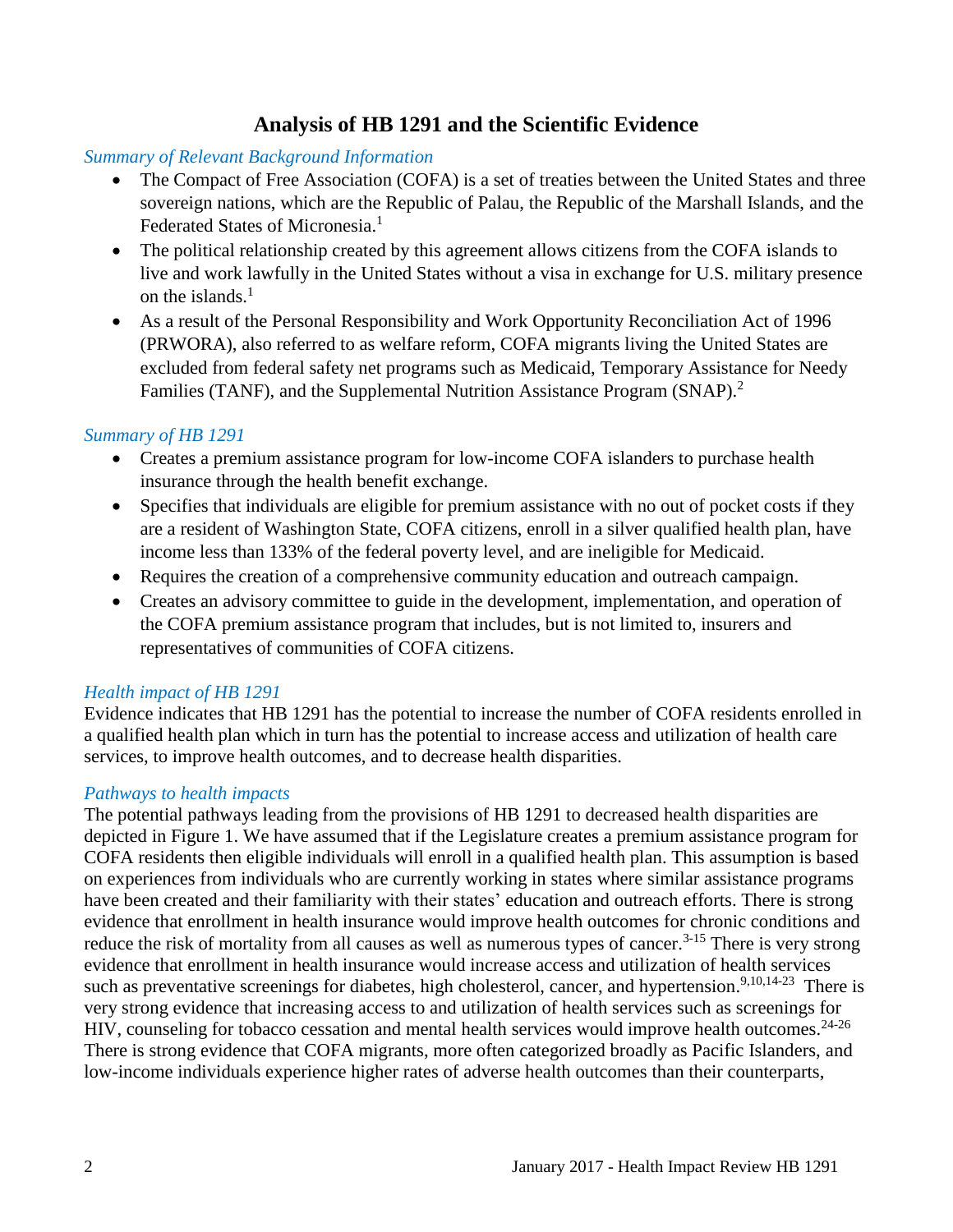therefore improving health outcomes for these populations would help decrease health disparities by race/ethnicity and income.<sup>[1](#page-10-1)[,27-33](#page-21-0)</sup>

Due to time limitations we only researched the most direct connections between the provisions of the bill and decreased health disparities and did not explore the evidence for all possible pathways. For example, potential pathways that were not researched include:

- Evidence for how other factors besides insurance, such as access to transportation and availability of appointments, would likely influence utilization of health care services and health outcomes.
- Evidence for how customs and culture would likely impact health seeking behaviors and the need for culturally appropriate care.
- Evidence for how insurance coverage affects overall financial stability.

### *Magnitude of impact*

It is unclear from available data exactly how many people will be impacted by this bill due in part to limited disaggregated data about COFA residents in Washington. Data from the 2014 American Community Survey (ACS), which was compiled upon request by the Washington State Office of Financial Management (OFM) Forecasting and Research Division, estimate that there are 6,910 Marshallese and Micronesian residents living in Washington. However, due to the small sample size and the large margin of error, the upper and lower bounds of the estimate range from 4,455 to 9,365 persons. Eligibility for the proposed COFA premium assistance program stipulates that in order to qualify for participation, an individual must have income less than 133% of the federal poverty level, which based on ACS data is close to 3,806 individuals. It is important to recognize that this program would only have an impact on the adult COFA population as children and pregnant women in the state are covered by the Children's Health Insurance Program (CHIP) and other state-based health insurance programs. Therefore, the estimate of 3,806 individuals who would be impacted by this bill is an overestimate, as it includes both adults and children.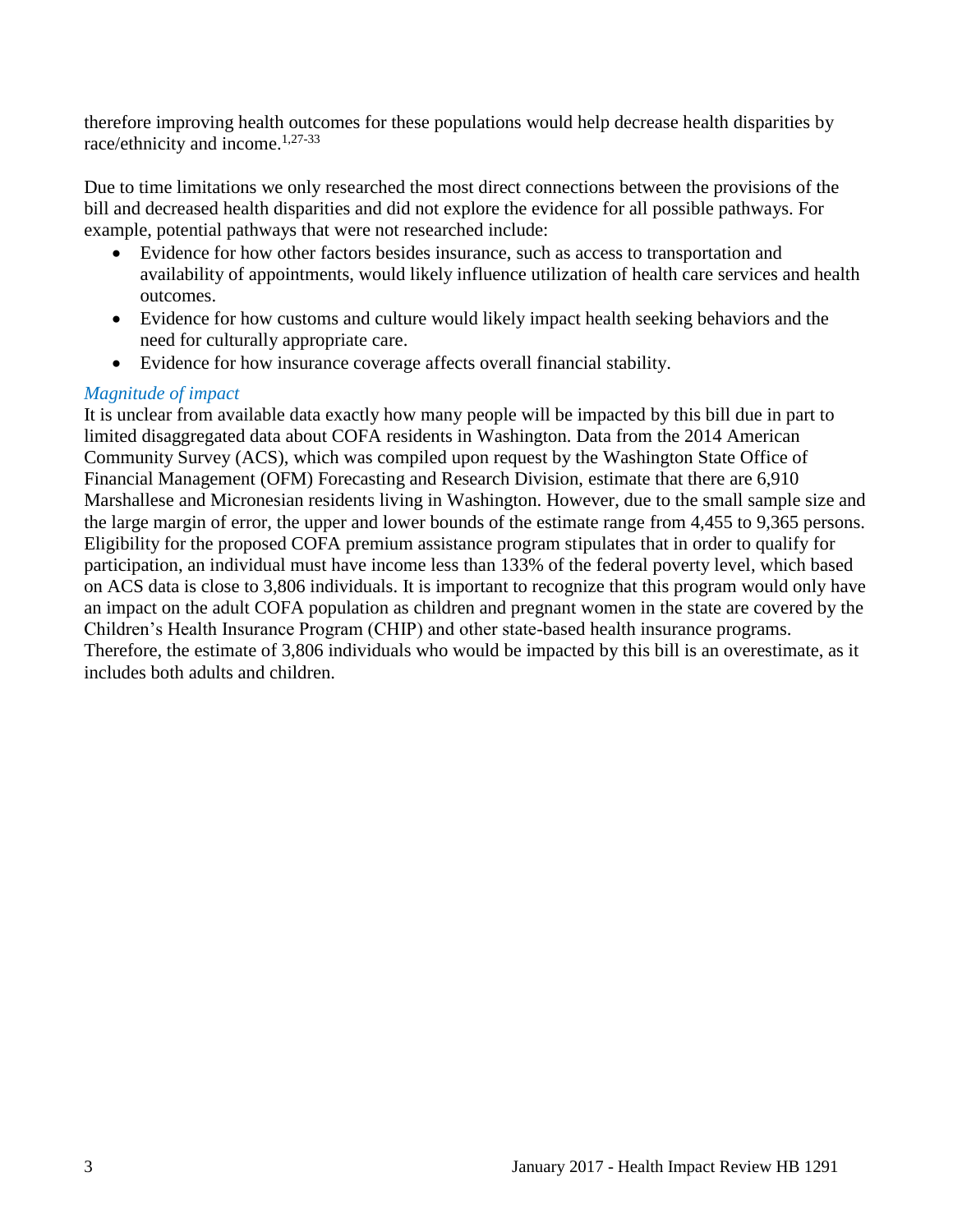# **Logic Model**

<span id="page-5-0"></span>

Very Strong Evidence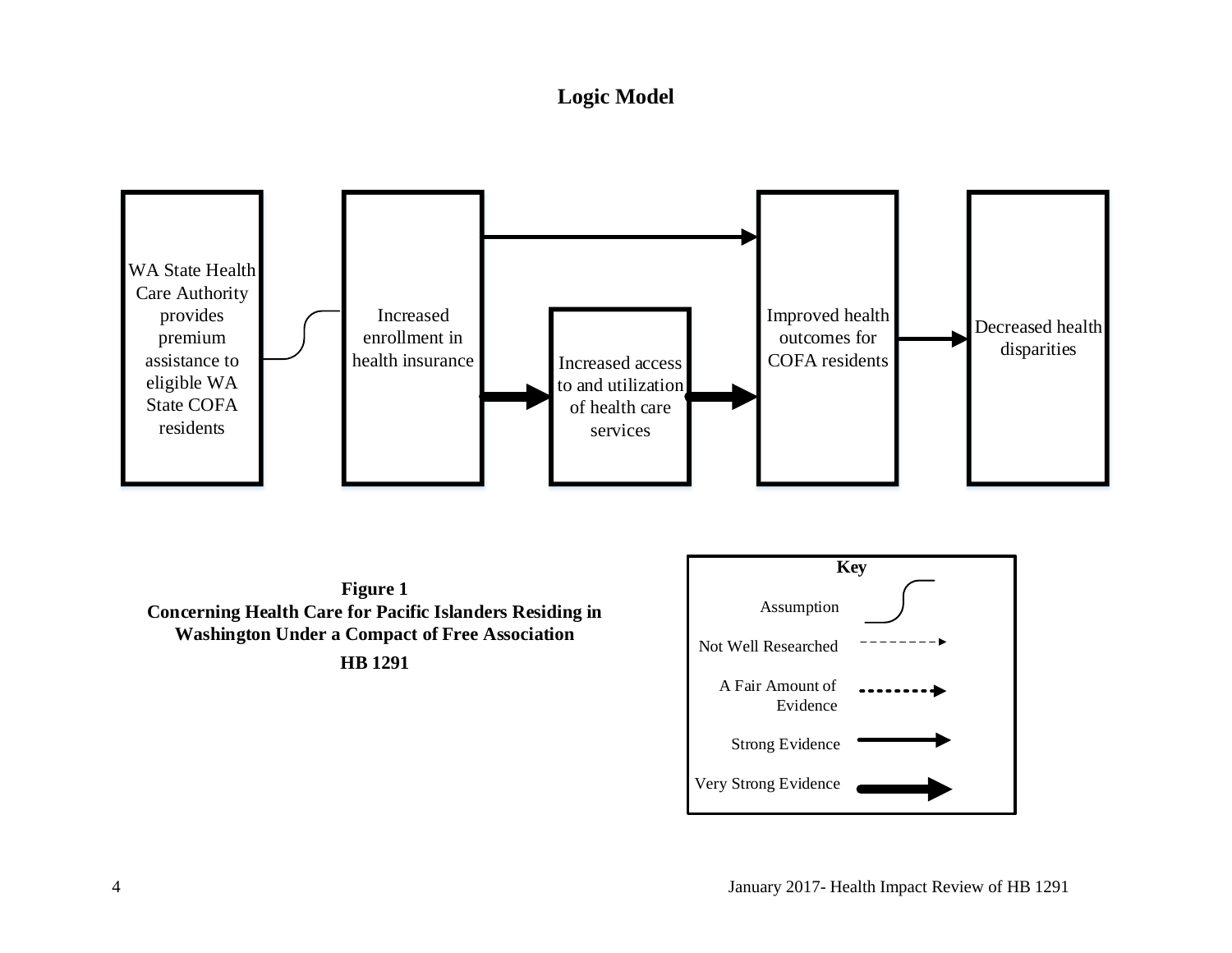## **Summaries of Findings**

#### <span id="page-6-0"></span>**Will a premium assistance program for COFA residents lead to increased enrollment in health insurance?**

We have made the assumption that if the Washington Legislature creates a premium assistance program for COFA residents then eligible individuals will enroll in a qualified health plan. Very few states have created programs of this nature, therefore literature and data are currently not available. The assumption made here is primarily based off experiences shared by individuals in a November 2015 webinar who are working in states where assistance programs have either been established or have been proposed. Thus far, Hawaii has a state-funded benefits program for COFA and other adult noncitizens that began in March 2015 and Oregon will begin enrolling for their new assistance program in November 2016. Although data about current enrollment in these programs is not available, individuals involved in the implementation have indicated that success is highly dependent upon an organization's ability to listen to and support community leaders, provide linguistically and culturally appropriate communications, and share information between stakeholders. This feedback aligns closely with the requirement in HB1291 for the creation of a comprehensive community education and outreach campaign. Similar to findings from other states, discussions with community members in Washington who represent, and identify as, Pacific Islanders and Marshallese have indicated that utilizing existing leadership, identifying common gathering spaces, such as churches, as areas for outreach, and recruiting team members who speak diverse languages are all positive ways to engage with the community that this program is aiming to serve. Further, community members have indicated that many adults are aware of the health services provided for COFA children and pregnant women in Washington and in this way, are already engaging with the health care system. Therefore, based on evidence from other states who have implemented these programs, and feedback from community members in Washington, we believe that the assumption that COFA residents will participate in the premium assistance program is an informed assumption.

#### **Will increased enrollment in health insurance lead to improved health outcomes for COFA residents?**

There is strong evidence that enrollment in health insurance would improve health outcomes for COFA residents. Evidence indicates that health insurance coverage was associated with better general,<sup>[5](#page-11-0)</sup> physical, and mental health, and that this increase in health status was greatest for participants in the lowest income group  $(< 300\%$  FPL).<sup>[14](#page-15-0)</sup> In a study of individuals who experienced a health shock caused by an unintentional injury or a new chronic condition, uninsured individuals reported significantly worse short-term health and were more likely to not be fully recovered and no longer in treatment at follow-up compared to those with health insurance.[8](#page-13-1) Having health insurance has also been associated with improved health outcomes for a number of conditions including stroke, heart failure, diabetes, melanoma, heart attack, serious injury or trauma, and serious acute conditions with hospital admission.<sup>[3,](#page-10-3)[4,](#page-11-1)[10,](#page-14-0)[12](#page-14-1)</sup> Further, having health insurance was associated with improved management and control of diabetes, hypercholesterolemia, and hypertension.<sup>[9](#page-13-0)</sup> Among patients aged 18–64 years old, patients with insurance have been shown to have a significantly lower risk of death than uninsured patients for cervical,<sup>[7](#page-12-0)</sup> head and neck,<sup>[11](#page-14-2)</sup> breast, colorectal, lung, prostate, and bladder cancers and non-Hodgkin lymphoma. $6,13$  $6,13$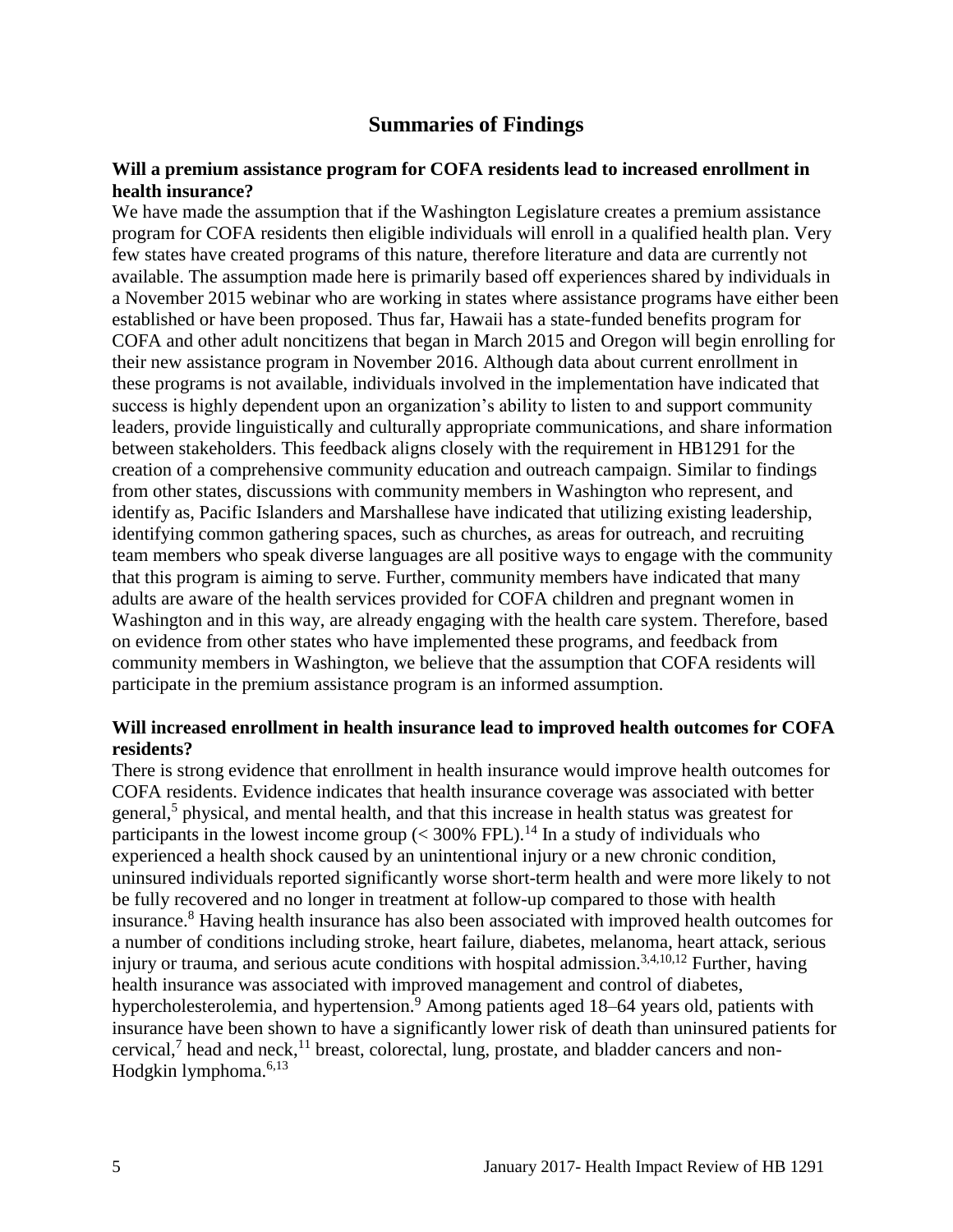#### **Will increased enrollment in health insurance lead to increased access to and utilization of health care services?**

#### *Access*

There is very strong evidence that enrollment in health insurance would increase access to and utilization of health services. For example, when first looking at access, evidence indicates that being uninsured is associated with a higher likelihood of not having a usual place for medical care, and that having insurance coverage at any given time in the past year increased the likelihood that adults had a usual place for care.<sup>[18,](#page-17-0)[22,](#page-19-0)[23](#page-20-1)</sup> One study estimated that adults aged 18 to 64 who did not have health insurance for more than a year at the time of the survey were nearly six times as likely to not have a usual source of care compared to those who were continuously insured.<sup>[21](#page-19-1)</sup> Further, evidence indicates that uninsured individuals more frequently reported delaying medical care (50.87%), and being unable to get medical care (38.87%), dental care (48.18%), mental health care (16.87%), and prescription drugs (40.23%) than insured individuals. [23](#page-20-1) In addition, even after evaluating different combinations of vulnerability characteristics, such as health status, education, and region of residence, lacking health insurance had the strongest association with unmet health care needs, followed by family income and having a regular source of care.<sup>[18](#page-17-0)</sup>

#### *Utilization*

Evidence indicates that health insurance is associated with increased utilization of health care services, such as visiting a doctor or health care professional.<sup>[22](#page-19-0)</sup> For example, health insurance has been associated with higher rates of diagnosis of diabetes, hypercholesterolemia, and hypertension among nonelderly adults[.](#page-13-0)<sup>9</sup> One study found that compared to those with continuous health insurance coverage and the same chronic conditions, persons without health insurance in the previous year were five to six times as likely to forgo needed care if they had hypertension  $(42.7\% \text{ versus } 6.7\%)$ , diabetes  $(47.5\% \text{ versus } 7.7\%)$  and asthma  $(40.8\% \text{ versus } 8.0\%)$ .<sup>[21](#page-19-1)</sup> Further, having health insurance has been positively associated with receiving recommended preventive care.<sup>[10](#page-14-0)</sup> In a 2012 study, researchers found that having health insurance was significantly associated with a greater likelihood of receiving the influenza vaccine, tetanus and diphtheria toxoid (Td) or tetanus, diphtheria, and acellular pertussis (Tdap) vaccine, and the pneumococcal vaccine (PPSV).<sup>[19](#page-18-0)</sup> Further, vaccine coverage for influenza, PPSV, shingles, and HPV were two to three times higher among those with health insurance.<sup>[19](#page-18-0)</sup>

A number of studies have been able to utilize a quasi-experimental approach after statewide changes occurred following events such as the Massachusetts Health Care Reform in 2006, the Oregon Health Insurance Experiment in 2008, and Medicaid expansion. Evidence following the Oregon Health Insurance Experiment indicates that enrollment in insurance (Medicaid) was associated with increased hospital, outpatient, and drug utilization; increased compliance with recommended preventive care; an increase in the perceived access to and quality of care; and declines in exposure to substantial out-of-pocket medical expenses and medical debts.<sup>[16](#page-16-0)[,17](#page-17-1)</sup> Further, insured participants were more likely to receive preventive screening services for body mass index (BMI), blood pressure, smoking, Pap test, mammography, chlamydia, and diabetes.<sup>[20](#page-18-1)</sup> Finally, evidence from Medicaid expansion and the health care reform in Massachusetts indicates that an increased rate of insurance coverage is associated with increased utilization of health care services, and higher rates of diagnosis of chronic health conditions, particularly among low-income adults.<sup>[14,](#page-15-0)[15](#page-16-1)</sup>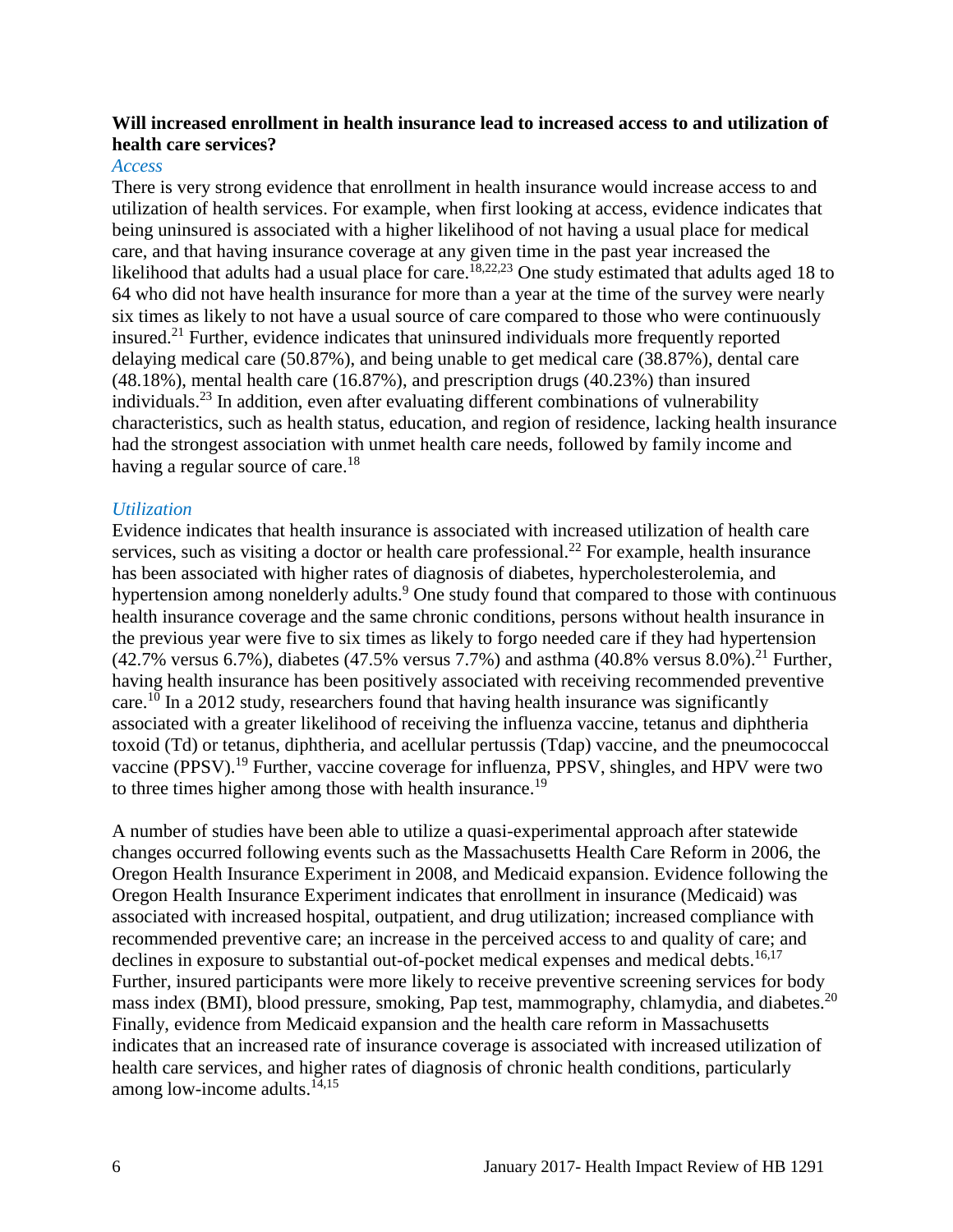#### **Will increased access to and utilization of health care services improve health outcomes for COFA residents?**

There is very strong evidence that increased access to and utilization of health care services would improve health outcomes for COFA residents. There is a large body of evidence supporting the positive association between utilization of health services for the early detection and treatment of physical and mental health disorders<sup>[24](#page-20-0)</sup> and improved health outcomes. There is strong consensus in the scientific literature supporting this association, therefore we are providing only a few examples here. A large systematic review that informed the U.S. Preventive Services Task Force (USPSTF) recommendation indicated that when done in combination, behavioral therapy and pharmacotherapy demonstrate an 82% increase in tobacco cessation when compared to minimal intervention or usual standard of care.<sup>[25](#page-20-2)</sup> Another study by the expert panel from USPSTF found evidence to support that screening tests for HIV are accurate and that antiretroviral therapy (ART) reduces the risk death and sexual transmission of HIV.<sup>[26](#page-21-1)</sup> Note that this does not indicate that all treatments are effective, but rather than there is a very large body of evidence supporting that evidence-based treatments are available.

#### **Will improved health outcomes lead to decreased health disparities?**

There is strong evidence that improved health outcomes for COFA residents would decrease health disparities by race/ethnicity and income. As previously discussed, race/ethnicity data are often not disaggregated to the level where specific disparities among COFA residents can be assessed. Instead, Native Hawaiian/Pacific Islander (NHPI), Native Hawaiian and Other Pacific Islander (NHOPI) and Asian/Pacific Islander (API) are most commonly used to refer to groups that include persons who are from the Marshall Islands, the Republic of Palau, and the Federated States of Micronesia. Further, because HB 1291 specifies that eligibility for the premium assistance program requires an individual to have income less than 133% of the federal poverty level, health disparities among low income populations are also discussed.

Nationally, CDC data show that between 2005-2010 suicide deaths among NHPI increased 170%, and NHPI adults are 46% more likely to be diagnosed with cancer than any other racial group.<sup>[1](#page-10-1)</sup> Further, 35% of NHPI were considered obese, 15% had been told they have diabetes, and 14% smoke every day, all of which are rates that are significantly higher than the national average.<sup>[1](#page-10-1)</sup> In a study using a nationally representative survey, data indicate that Pacific Islanders in the cohort were more likely to currently smoke, be overweight, and have heavy alcohol intake.<sup>[28](#page-21-2)</sup> Further research has shown that compared to White mothers, Micronesians and Other Pacific Islanders were more likely to have cesarean deliveries,<sup>[29](#page-22-0)</sup> and that Marshallese mothers had the highest odds of preterm birth and the lowest rates of early entry into prenatal care.<sup>[30](#page-22-1)</sup> Looking specifically in Washington, the death rate due to heart disease for NHPI was 163 deaths per 100,000 people between 2009 and 2011, a rate higher than any other racial group in the state.<sup>[1](#page-10-1)</sup> Between 2009 and 2013, 16% of singleton births to NHOPI mothers in Washington were premature and 8% were low birth weight, compared to 10% and 6% of all births in Washington state respectively.<sup>[27](#page-21-0)</sup> Further, compared to state estimates, NHOPI adults over the age of 18 had higher age-standardized percentages of heavy drinking, cigarette use, high blood pressure, obesity, no flu vaccine, no dental insurance, forgoing medical care due to cost, no dental visit in the past year, and no checkup in the last year.<sup>[27](#page-21-0)</sup> In 2015, NHOPI individuals living in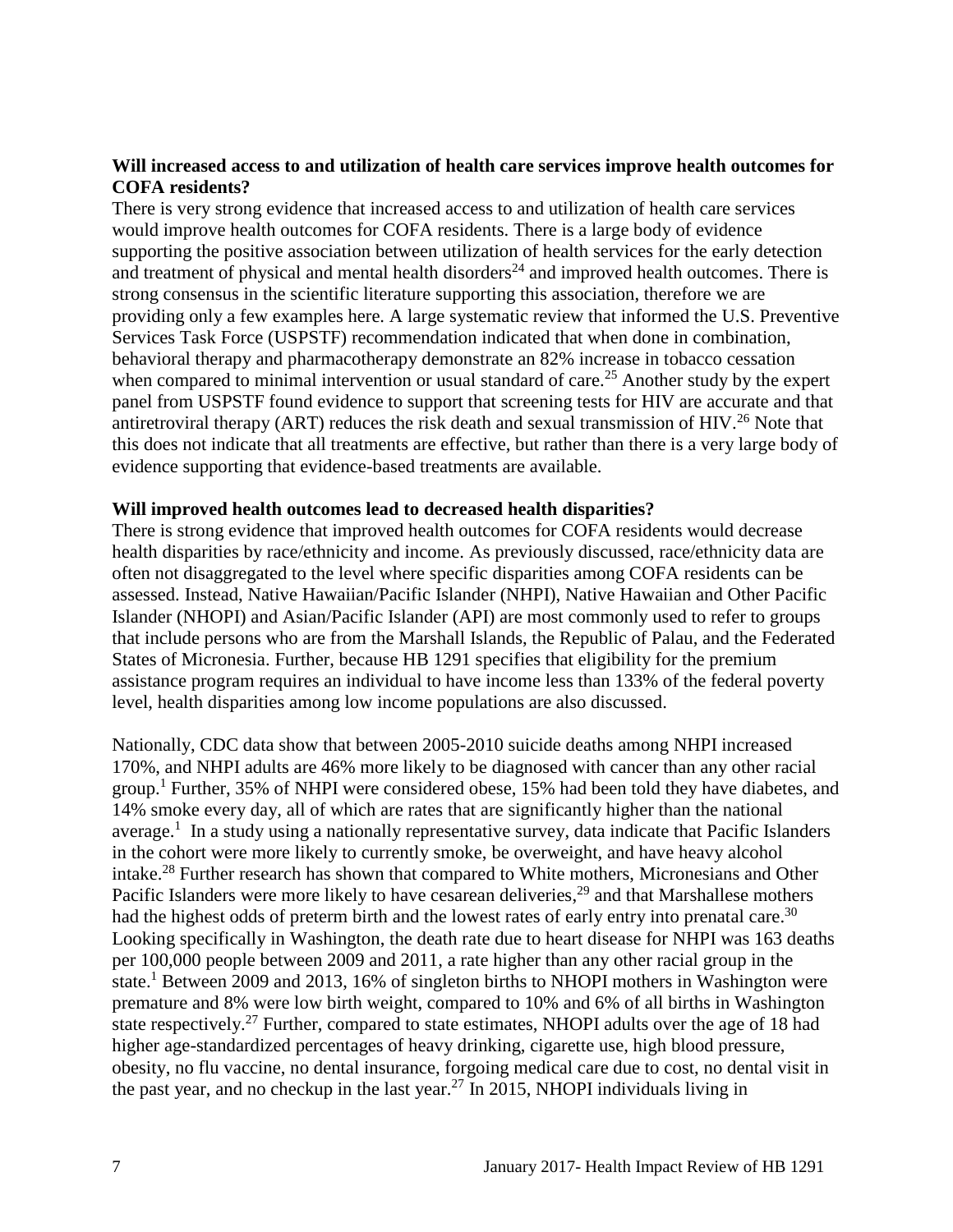Washington also had the highest age-adjusted death rate and shortest life expectancy at birth behind American Indian/Alaska Natives.<sup>[32](#page-23-0)</sup> Therefore, improving health for COFA residents would help decrease health disparities by race/ethnicity.

Significant correlations also exist between lower income and a number of health indicators including worse overall self-reported health, depression, asthma, arthritis, stroke, oral health, tobacco use, women's health indicators, health screening rates, physical activity, and diabetes.<sup>[31](#page-23-1)</sup> Further, 2015 data indicate that age-adjusted death rates were higher in Washington census tracks with higher poverty rates. [32](#page-23-0) Household income was the strongest predictor of self-reported health status in Washington in 2016, even after accounting for age, education, and race/ethnicity.<sup>[33](#page-23-2)</sup> There is strong consensus in the scientific literature that improving health outcomes for low income populations would help decrease health disparities by income.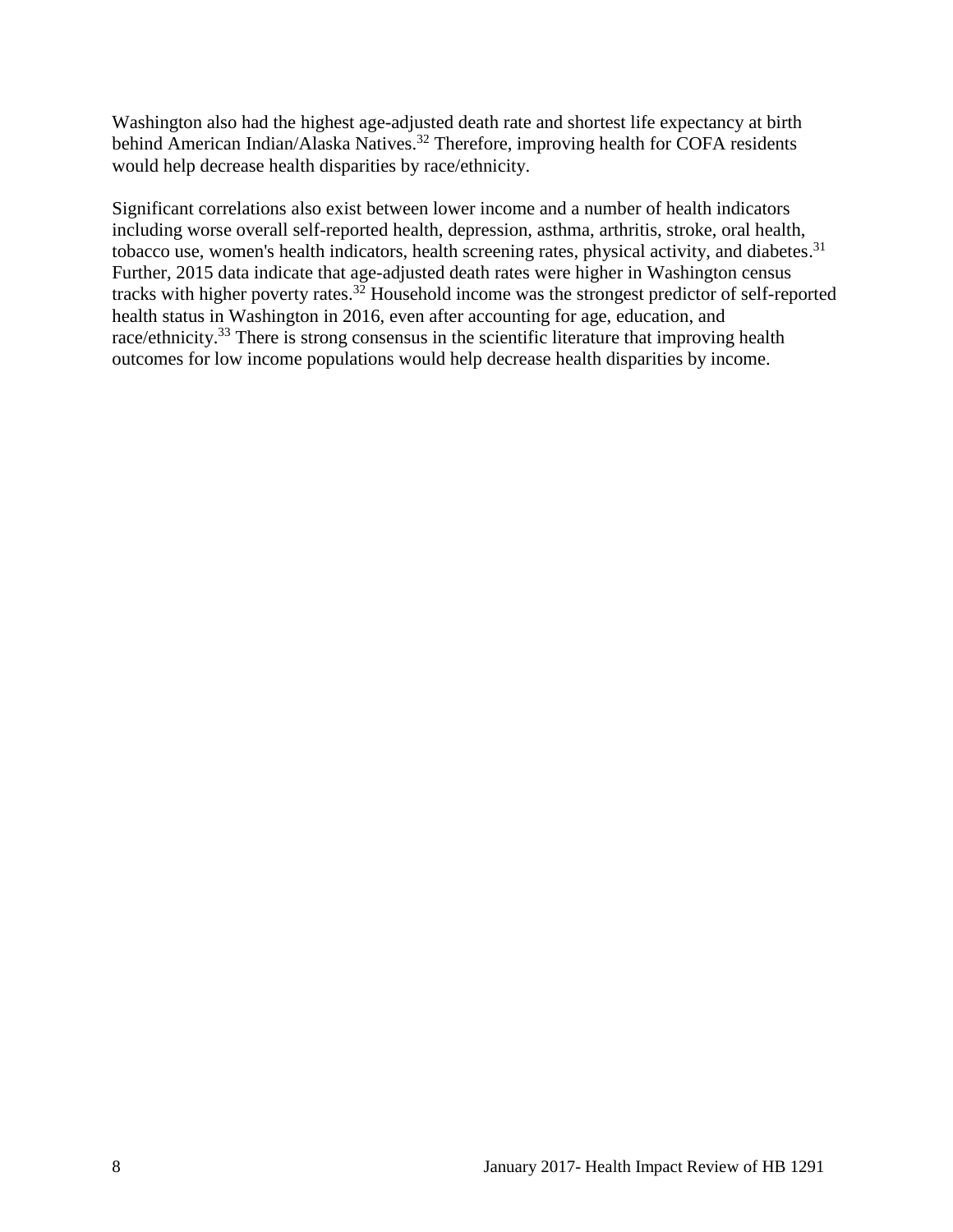## **Annotated References**

#### <span id="page-10-1"></span><span id="page-10-0"></span>1. **Empowering Pacific Islander Communities and Asian Americans Advancing Justice.** *A Community of Contrasts: Native Hawaiians and Pacific Islanders in the United States, 2014.* **2014.**

This report presents, to the extent possible, disaggregated data about Native Hawaiians and Pacific Islanders (NHPI) in the United States. Data come from a wide range of national sources including the 2010 Census, American Community Survey, Current Population Survey, Centers for Disease Control and Prevention, U.S. State Department, etc. Data is presented for the United States overall and then more specifically for chosen cities with large NHPI populations. Nationally, CDC data show that between 2005-2010 suicide deaths among NHPI increased 170%, and NHPI adults are 46% more likely to be diagnosed with cancer than any other racial group. Further, 35% of NHPI were considered obese, 15% had been told they have diabetes, and 14% smoke every day, all of which are rates that are higher than the national average. In Seattle, WA, between 2009 and 2011, the death rate due to heart disease for NHPI was 163 deaths per 100,000 people, a rate higher than any other racial group in the state. Cancer is the leading cause of death for NHPI across the state, and about 14% of NHPI are uninsured, compared to 10% of Whites. Finally, using data from the 2010 Census, the authors find that, "NHPI have a higher poverty rate than average (15% compared to 10%), higher proportion of people who are lowincome (36% compared to 24%), and lower per capita income (\$18,225 compared to \$33,139)."

#### <span id="page-10-2"></span>2. **McElfish P., Hallgren E., Yamada S. Effect of US health policies on health care access for Marshallese migrants.** *American Journal of Public Health.* **April 2015;105(14):637-643.**

McElfish et al. provide a brief history of the Compact of Free Association and the current issues faced by the Mashallese migrant population in the United States. The authors discuss the potential health impacts of the nuclear testing conducted on the COFA islands and the lack of access to services in the U.S. following the Personal Responsibilityand Work Opportunity Reconciliation Act of 1996 (PRWORA). Finally, the authors provide recommendations for future policy work in the U.S. that could begin to reduce health disparities and improve health equity for the COFA population.

#### <span id="page-10-3"></span>3. **Amini Arya, Rusthoven Chad G., Waxweiler Timothy V., et al. Association of health insurance with outcomes in adults ages 18 to 64 years with melanoma in the United States.**  *Journal of the American Academy of Dermatology.* **2016;74(2):309-316.**

Amini et al. analyzed data from the Surveillance, Epidemiology, and End Results (SEER) program of the National Cancer Institute (NCI) in order to investigate whether health insurance correlates with more advanced disease, receipt of treatment, and survival among persons diagnosed with melanoma. The authors included all people age 18 to 65 who were diagnosed with cutaneous malignant melanoma between January 1, 2007 and December 31, 2012 (n=61,650). Using logistic regression, the authors found that after adjusting for patient characteristics, uninsured patients compared with non-Medicaid insured patients more often presented with advanced disease, such as increasing tumor thickness and presence of ulceration, and less often received surgery and/or radiation. In the univariate analysis, the authors found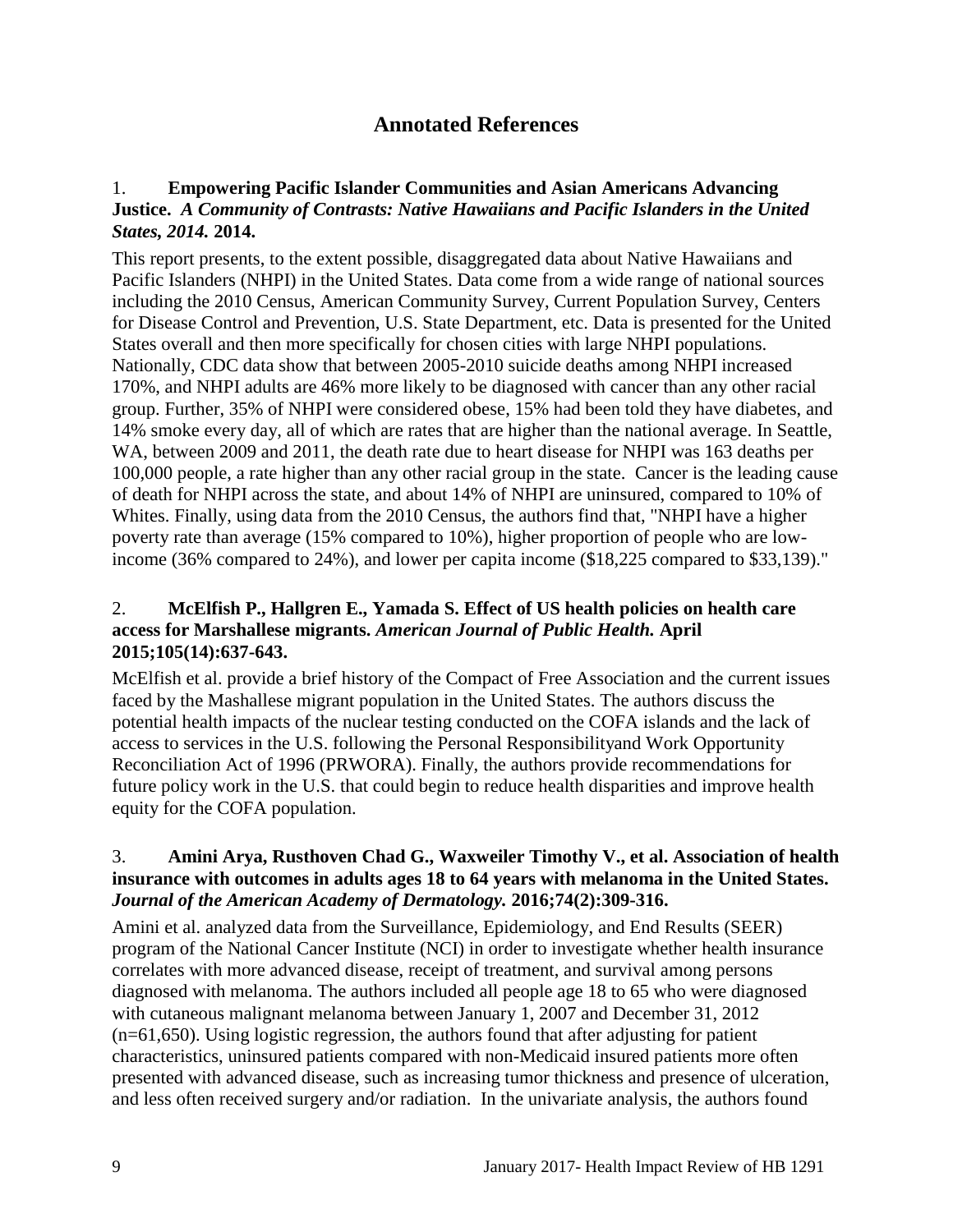that one important factor associated with worse overall and cause-specific survival was, among others, race, including Asian or Pacific Islander (p=.002 and p=.004 respectively), and insurance status (medicaid insurance  $p=.001$  and uninsured  $p=.001$ ). The authors conclude that socioeconomic and insurance status may contribute to the disparities in treatment and survival and that policies to address issues of access and quality of care may help improve outcomes.

#### <span id="page-11-1"></span>4. **Baker David W., Shapiro Martin F., Schur Claudia L. Health insurance and access to care for symptomatic conditions.** *Archives of Internal Medicine.* **2000;160:1269-1274.**

Baker et al. developed a list of 15 symptoms that, "...a national sample of physicians had rated as being highly serious or having a large negative effect on quality of life" to include in the 1994 Robert Wood Johnson Foundation National Access to Care Survey. The survey was administered in the spring and summer of 1994 as a follow-up to the 1993 National Health Interview Survey (n=3480). Symptoms included in the survey included, for example, shortness of breath with light work or exercise, back or neck pain that makes it difficult to walk, sit, or perform other daily activities, and loss of consciousness or fainting. Respondents were asked if they had experienced any of the 15 symptoms in the last 3 months. If respondents answered yes to any of the symptoms, they were asked whether they received medical care and if not, did they think that care would have been necessary. 16.4% of respondents (n=574) indicated experience with a new serious or morbid symptom and of these, 13.1% (n=75) were uninsured. Compared to insured participants, uninsured participants were less likely to have received medical care for their symptoms and were more likely to say that they thought medical care was needed even though they did not receive it  $(p=.001)$ . The most commonly cited reason for not receiving care even though they thought it was necessary among the uninsured was inability to pay for care (95.2%, p<.001). Further, uninsured participants said that not receiving the necessary care impacted their health (63.2%) and that because they could not receive care, they had personal, household, or work problems (57.1%). The authors conclude that even for serious and morbid symptoms, lack of health insurance is a major barrier to obtaining needed care.

#### <span id="page-11-0"></span>5. **Baker David W., Sudano Joseph J., Albert Jeffrey M., et al. Lack of health insurance and decline in overall health in late middle age.** *The New England Journal of Medicine.* **2001;345(15):1106-1112.**

Baker et al. conducted a prospective cohort study using data from the Health and Retirement Study, a national survey of adults age 51 to 61 in the United States (n=7577). The aim of the study was to examine the relationship between health insurance, or a lack thereof, and changes in overall health from 1992-1996. The authors found that compared to continuously insured participants, continuously and intermittently uninsured participants were more likely to report a major decline in overall health between 1992-1996 ( $p<0.001$ ), with the continuously uninsured being at the highest risk (adjusted relative risk, 1.63). This increased risk remained even after adjusting for sex, race and ethnicity, and income. Further, continuously uninsured participants were 23% more likely to have a new physical difficulty that affected walking or climbing stairs than privately insured participants. The authors conclude that a lack of health insurance, even intermittently, is associated with increased risk of a decline in overall health and that further efforts are needed to reform the U.S. health insurance system, particularly for older adults.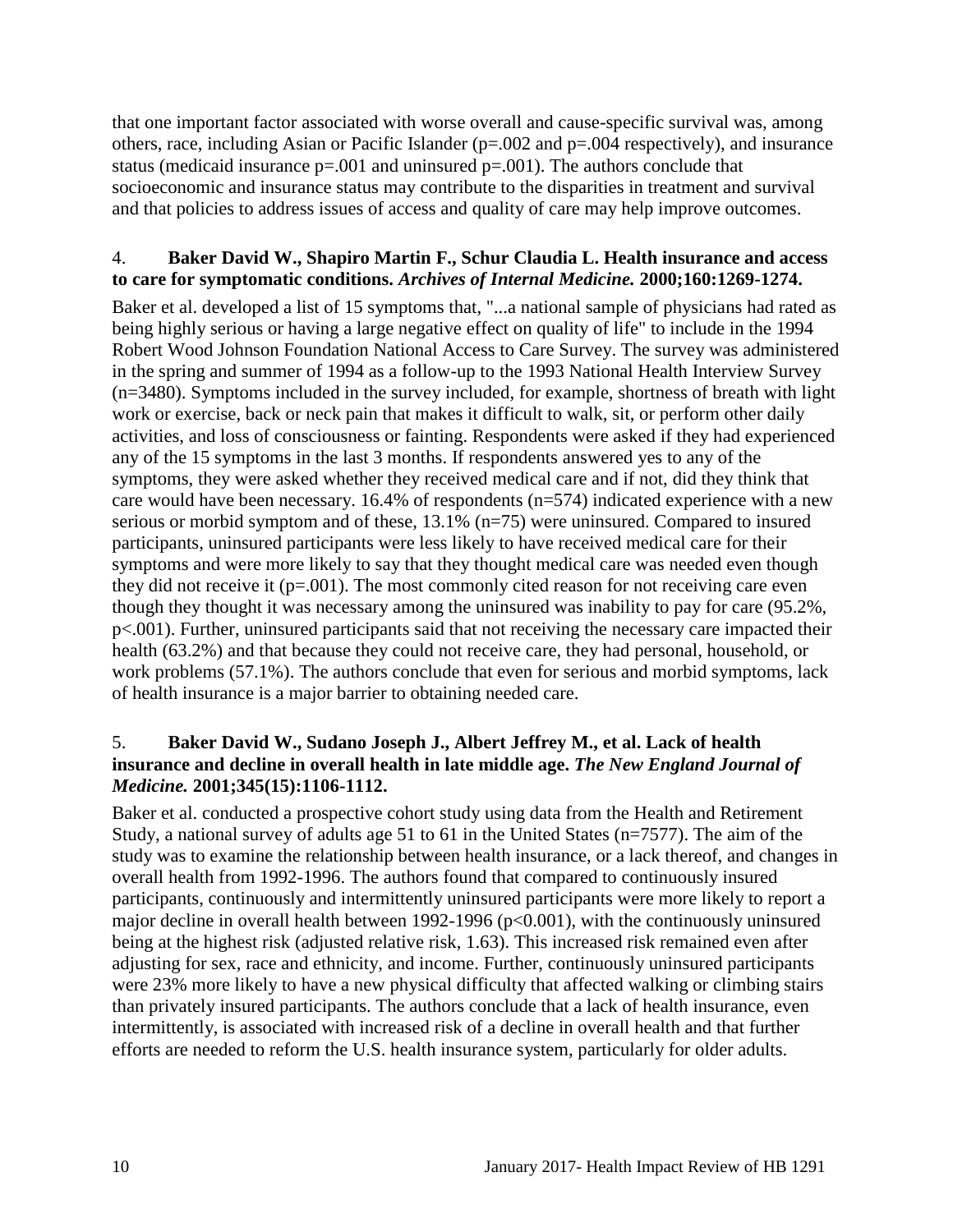#### <span id="page-12-1"></span>6. **Cheung Min Rex. Lack of health insurance increases all cause and all cancer mortality in adults: an analysis of National Health and Nutrition Examination Survey (NHANES III) data.** *Asian Pacific Journal of Cancer Prevention.* **2013;14(4):2259-2263.**

Cheung et al. utilized National Health and Nutritional Examination Survey (NHANES) III data in order to investigate the relationship between insurance status, all cause, and all cancer mortality. NHANES III was conducted between 1988-1994 and all participants were followed passively until December 31, 2006. In this time period, there were 5,291 all cause and 1,117 all cancer deaths out of a total sample of 33,994 persons. In the univariate logistic regression analysis for all cause mortality, the significant variables were age, poverty income ratio, and alcohol consumption. In the multivariate logistic regression, after controlling for additional socioeconomic, behavioral, and health status variables, the variables that remained significant predictors of all cause mortality included age, having no health insurance, black race, Mexican Americans, poverty income ration, and drinking hard liquor. When considered all together, these variables account for a 70% increase in the risk of all cause mortality associated with having no health insurance. For all cancer mortality, the significant variables in the univariate analysis were age, drinking hard liquor, and smoking. Age, having no health insurance, black race, Mexican Americans, and smoking were the significant and independent predictors of all cancer mortality in the multivariate analysis after controlling for other potential confounders. In total, this equates to an almost 300% increased risk of all cancer death for people without any health insurance. The authors conclude that health insurance significantly impacts all cause and all cancer death and therefore universal health insurance coverage may be a way to remove this disparity in the United States.

#### <span id="page-12-0"></span>7. **Churilla T., Egleston B., Dong Y., et al. Disparities in the management and outcome of cervical cancer in the United States according to health insurance status.** *Gynecologic oncology.* **June 2016;141(3):516-523.**

Churilla et al. aimed to characterize the presentation, management, and outcomes of patients with cervical cancer with regard to insurance status. The authors analyzed data from the National Cancer Institute Survival, Epidemiology, and End Results (SEER) database for women aged 18- 64 who were diagnosed with invasive cervical cancer between 2007-2011 (n=11,714). Among patients with early stage disease, uninsured patients were less likely to receive surgical management, however, after adjusting for clinical and demographic variables, this association was no longer significant. Among patients that presented with later stage disease, patients that were uninsured were significantly less likely to receive optimal radiation treatment and this association remained significant after adjusting for clinical and demographic variables. Further, patients with Medicaid or who were uninsured were more likely to present with advanced stage cervical cancer. Finally, overall survival at a median follow-up of 21 months was significantly higher among insured patients (86.6%) versus Medicaid (75.8%) or uninsured patients (73.0%). The authors conclude that health insurance remains an important barrier for receipt of treatment and outcomes for cervical cancer. The authors also suggest that further studies may be necessary in order to understand the impact that the Affordable Care Act may have on insurance coverage and cervical cancer care.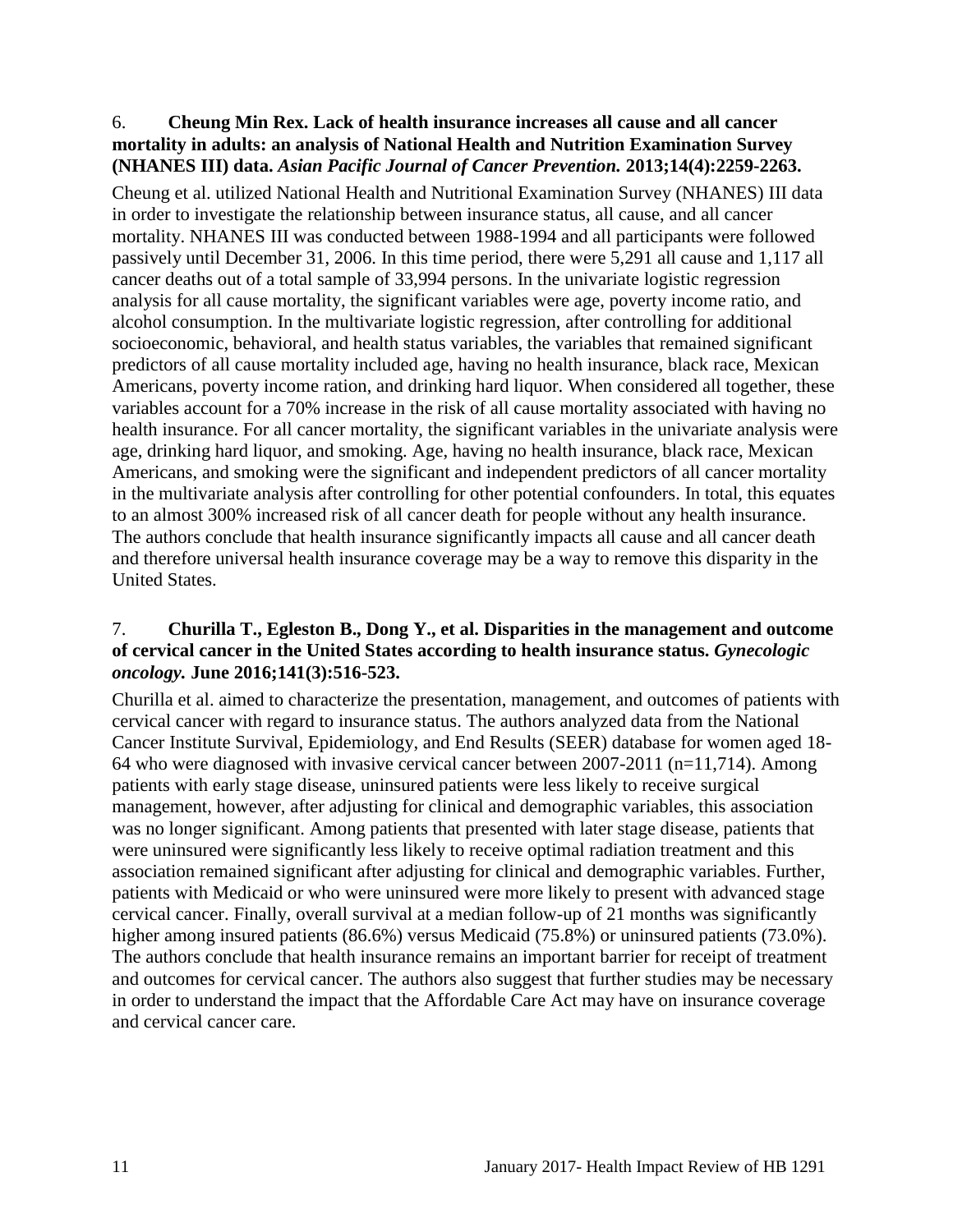#### <span id="page-13-1"></span>8. **Hadley Jack. Insurance coverage, medical care use, and short-term health changes following an unintentional injury or the onset of a chronic condition.** *Journal of the American Medical Association.* **2007;297(10):1073-1085.**

Hadley used longitudinal data from the Medical Expenditure Panel Surveys from 1997-2004 to compare medical care use and short-term health changes among both insured and uninsured adults following a health shock caused by either a new chronic condition or unintentional injury. The sample included 10,485 cases of new chronic conditions and 20,783 cases of unintentional injury. In looking at the demographic characteristics of the two populations, uninsured individuals were more likely to report being in fair or poor health, have family income below 100% of the federal poverty level, and be a racial/ethnic minority. Uninsured individuals in both the injury and chronic condition groups were significantly less likely to receive care for their new condition and less likely to receive follow-up care if it were recommended. Uninsured individuals also had fewer office-based visits and prescription medicines. At the first follow-up interview, 3.5 months after the health shock, uninsured individuals with chronic conditions reported significantly worse short-term health, and uninsured individuals in the unintentional injury group were more likely to not be fully recovered and no longer in treatment. At 7 months, the difference in health change for insured versus uninsured individuals with new chronic conditions remained significant. Hadley concludes that adverse health outcomes following a health shock may continue to persist and cause deteriorating health unless the problem of uninsurance in the United States is addressed.

### <span id="page-13-0"></span>9. **Hogan D. R., Danaei G., Ezzati M., et al. Estimating the potential impact of insurance expansion on undiagnosed and uncontrolled chronic conditions.** *Health affairs.*  **Sep 2015;34(9):1554-1562.**

Hogan et al. aimed to estimate the relationship between health insurance status and the diagnosis and management of diabetes, hyperchoesterolemia, and hypertension using a nationally representative sample of U.S. adults. The authors analyzed data from the National Health and Nutrition Examination Survey (NHANES) from 1999-2012 for adults aged 20-64. In order to account for potential confounders, the authors used a matching approach where for each uninsured participant in the sample they, "...selected as a match from the insured population an individual who was similar in terms of the following observed characteristics: sex, age, race/ethnicity, household income, marital status, current smoking status, body mass index, and survey round." The total sample included 28,157 respondents and of this, 11,548 had complete data on diabetes, 25,327 had complete data for cholesterol, and 25,576 had complete data for blood pressure. Compared to those without insurance, participants with insurance had a probability of diagnosis that was 13.5% high for diabetes and hypercholesterolemia, and 8.8% higher for hypertension. Among those with a diagnosis, having insurance was further associated with improved management and control of these conditions. The authors conclude that this study provides data to support the relationship between health insurance and diagnosis and control of a number of chronic conditions among nonelderly adults. They further conclude that because nonelderly adults are the primary target of the Affordable Care Act (ACA), these findings suggest that the ACA could have a significant impact on the recognition and management of chronic diseases.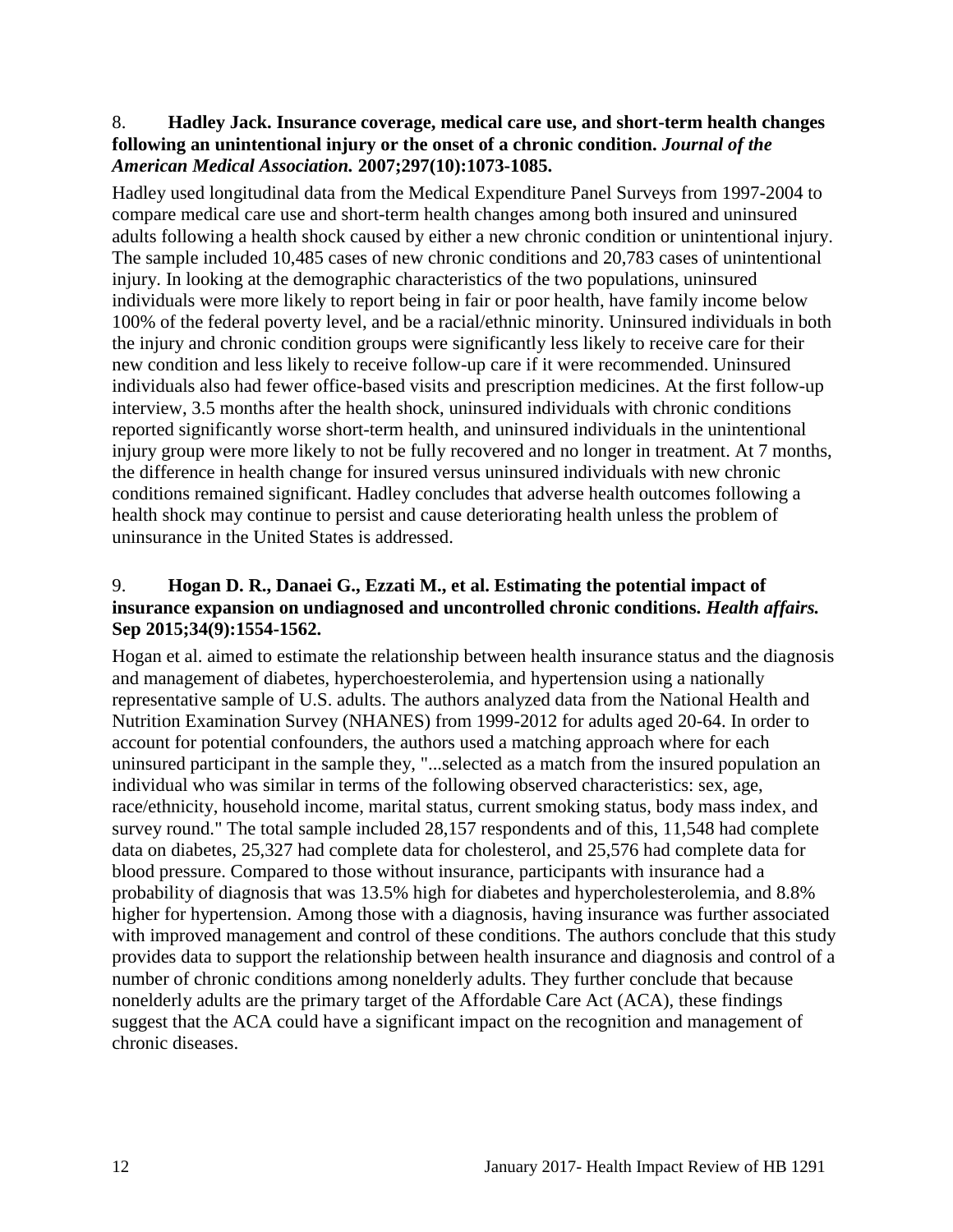#### <span id="page-14-0"></span>10. **Institute of Medicine.** *America's Uninsured Crisis: Consequences for Health and Health Care.* **Washington, DC: The National Academics Press;2009.**

In this report published by the Institute of Medicine, the authors present data from two systematic reviews that were commissioned by the Institute to look at the consequences of uninsurance on health outcomes. The primary review of interest, McWilliams 2008 (unpublished), focused on evidence from the adult U.S. population between 2002 and 2008 and resulted in a number of conclusions. First, the authors found that without health insurance, adults are less likely to receive effective preventive services and chronically ill adults are more likely to delay or forgo necessary care and medications. Next, without health insurance, adults are more likely to be diagnosed with cancer (including breast, colorectal, and others) at a later stage and are therefore more likely to die or have poorer outcomes as a result. Without insurance, adults with cardiovascular disease or cardiac risk factors are less likely to be aware of their conditions and experience worse health outcomes, including higher mortality. Further, uninsurance is associated with poorer outcomes for stroke, heart failure, diabetes, heart attack, serious injury or trauma, and serious acute conditions with hospital admission. The report concludes this section by recognizing that even with the availability of safety net health services, there is a need to close the gap in health insurance coverage in the United States.

### <span id="page-14-2"></span>11. **Inverso G., Mahal B. A., Aizer A. A., et al. Health insurance affects head and neck cancer treatment patterns and outcomes.** *Journal of Oral and Maxillofacial Surgery.* **Jun 2016;74(6):1241-1247.**

Inverso et al. conducted a retrospective study using Surveillance, Epidemiology, and End Results (SEER) data to examine the effect of insurance status on the stage of presentation, treatment, and survival among individuals with head and neck cancer. The cohort included 34,437 individuals diagnosed with head and neck cancer between 2007-2010 who were under the age of 65. Uninsured individuals were more likely to present with metastatic cancer than insured individuals, which remained significant even after adjustment for patient demographic data and socioeconomic factors (adjusted odds ratio, 1.60; CI, 1.30 to 1.96). Uninsured patients without metastatic cancer were more likely to not receive definitive treatment after adjusting for patient demographics, socioeconomic factors, and tumor characteristics (AOR, 1.64; 95% CI, 1.37 to 1.96). Head and neck cancer specific mortality was significantly lower among insured patients and remained significant after adjustment. The authors conclude that this gap in treatment and outcomes for uninsured individuals should serve as a target for future health policy reform.

#### <span id="page-14-1"></span>12. **McManus M., Ovbiagele B., Markovic D., et al. Association of insurance status with stroke-related mortality and long-term survival after stroke.** *Journal of Stroke & Cerebrovascular Diseases.* **Aug 2015;24(8):1924-1930.**

McManus et al. used data from the National Health and Nutrition Examination Survey(NHANES) to examine the association between health insurance status and long-term mortality after a stroke. The authors used data from NHANES 1999-2004 for adults aged less than 65 years with a follow-up assessment through 2006 for mortality  $(n=10,786$  participants). The risk of mortality from stroke was not significantly different for insured versus uninsured individuals without self-reported history of stroke at the baseline interview. After adjusting for age, sex, race, BMI, poverty-to-income ratio, number of major medical conditions, history of hypertension, and NHANES cycle, uninsured individuals without stroke at baseline were 3 times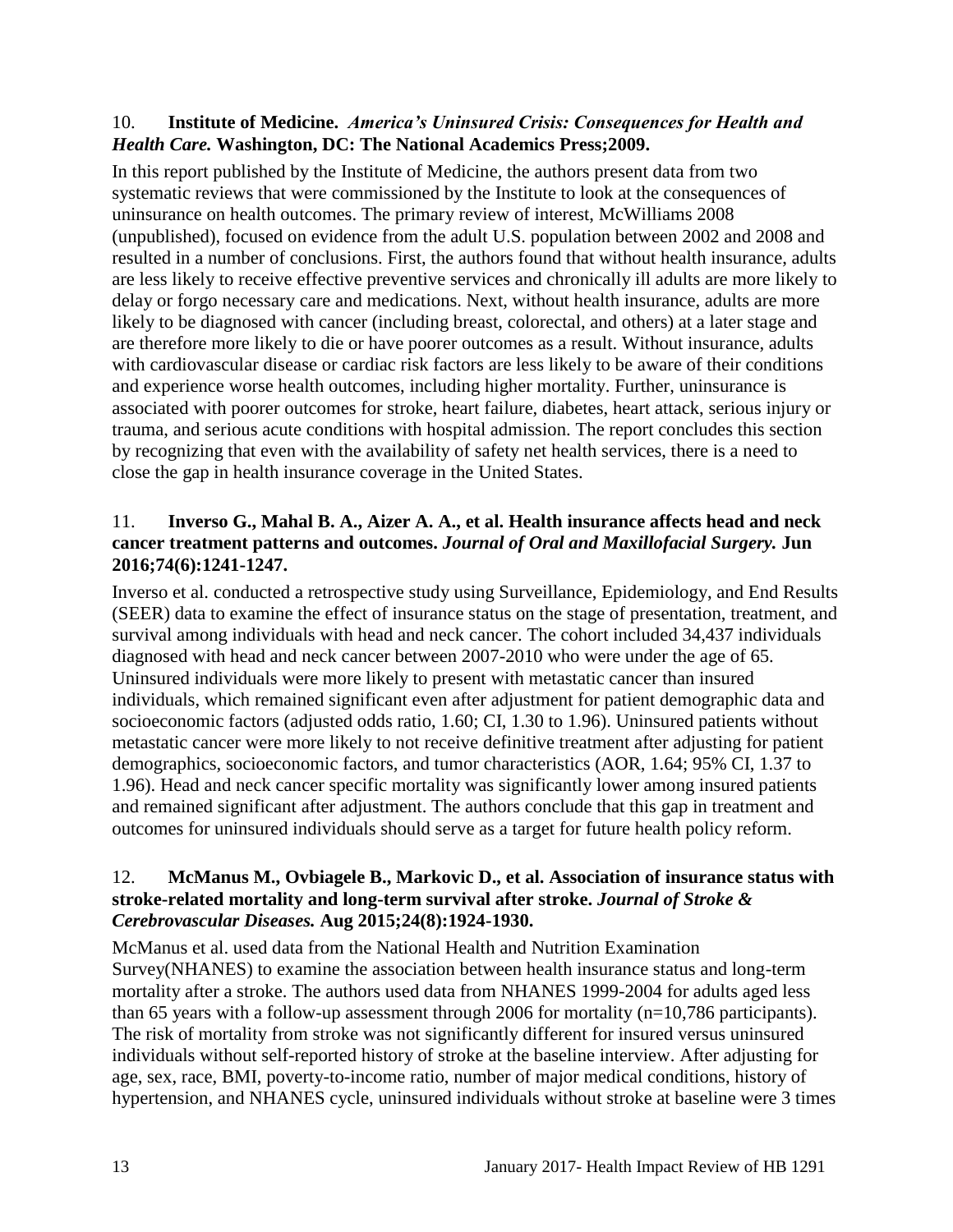more likely to die of stroke than insured individuals, although this figure did not reach statistical significance. There was also no difference in all-cause mortality according to insurance status among stroke survivors. While the authors conclude that insurance status influences the risk of mortality from stroke as well as the all-cause mortality among stroke survivors, these findings were not considered significant and further research is needed in this area.

#### <span id="page-15-1"></span>13. **Niu X., Roche L. M., Pawlish K. S., et al. Cancer survival disparities by health insurance status.** *Cancer medicine.* **Jun 2013;2(3):403-411.**

Niu et al. utilized the New Jersey State Cancer Registry (NJSCR) to examine the association between health insurance status and survival of patients diagnosed with seven common cancers. The cohort included persons aged 18-64 with a primary diagnosis of invasive breast, cervical, colorectal, lung, prostate, and bladder cancers and non-Hodgkin lymphoma (NHL) for a total sample size of 54,002 cases. The authors found that patients without insurance had a significantly higher risk of death within 5 years of diagnosis than privately insured patients for all the examined cancer types except for cervical cancer (hazard ratios 1.41-1.97). This higher risk of death for uninsured patients remained significant after controlling for prognostic factors such as gender, age, race/ethnicity, marital status, SES, and stage of diagnosis. Similarly, patients with Medicaid also had a 21% to 198% higher risk of dying within 5 years of diagnosis than patients with private insurance for breast, colorectal, prostate, lung cancer, and NHL, even after adjusting for prognostic factors. Finally, the authors examined the 5-year cause-specific survival rates by health insurance status and cancer type for two periods of diagnosis, 1999-2001 and 2002-2004. They found that 5-year survival significantly improved or remained the same across all cancer types, except for cervical cancer, for those with private insurance while survival did not improve for those who were uninsured or Medicaid insured. The authors list a number of possible explanations for the results including, "poorer health with more comorbidity and unhealthy behaviors; no or inadequate preventive health care and management of chronic conditions prior to cancer diagnosis; barriers to receiving treatment and adhering to a treatment regimen such as high cost, inability to navigate the health care system, misinformation about and mistrust of the health care system, lack of a usual source of health care, lack of transportation, lack of time off from work; no treatment or delay in receiving treatment; not all providers accept uninsured or Medicaid insured patients; and lower quality treatment by providers primarily serving the uninsured and Medicaid insured." The authors conclude that the first step to addressing cancer survival disparities is ensuring that everyone has access to adequate health insurance, but they also acknowledge that additional measures will be needed in order to make significant strides.

#### <span id="page-15-0"></span>14. **Van Der Wees Philip J., Zaslavsky Alan M., Ayanian John Z. Improvements in health status after Massachusetts health care reform.** *The Milbank Quarterly.*  **2013;91(4):663-689.**

Van Der Wees et al. aimed to compare trends in the use of ambulatory health services and overall health status before and after health reform in Massachusetts. In 2006, Massachusetts underwent a health care reform that, among other provisions, established, "...an individual mandate to obtain health insurance if affordable, expanded Medicaid coverage for children and long-term unemployed adults, subsidized health insurance for low and middle-income residents, and a health insurance exchange to help higher-income residents obtain unsubsidized insurance."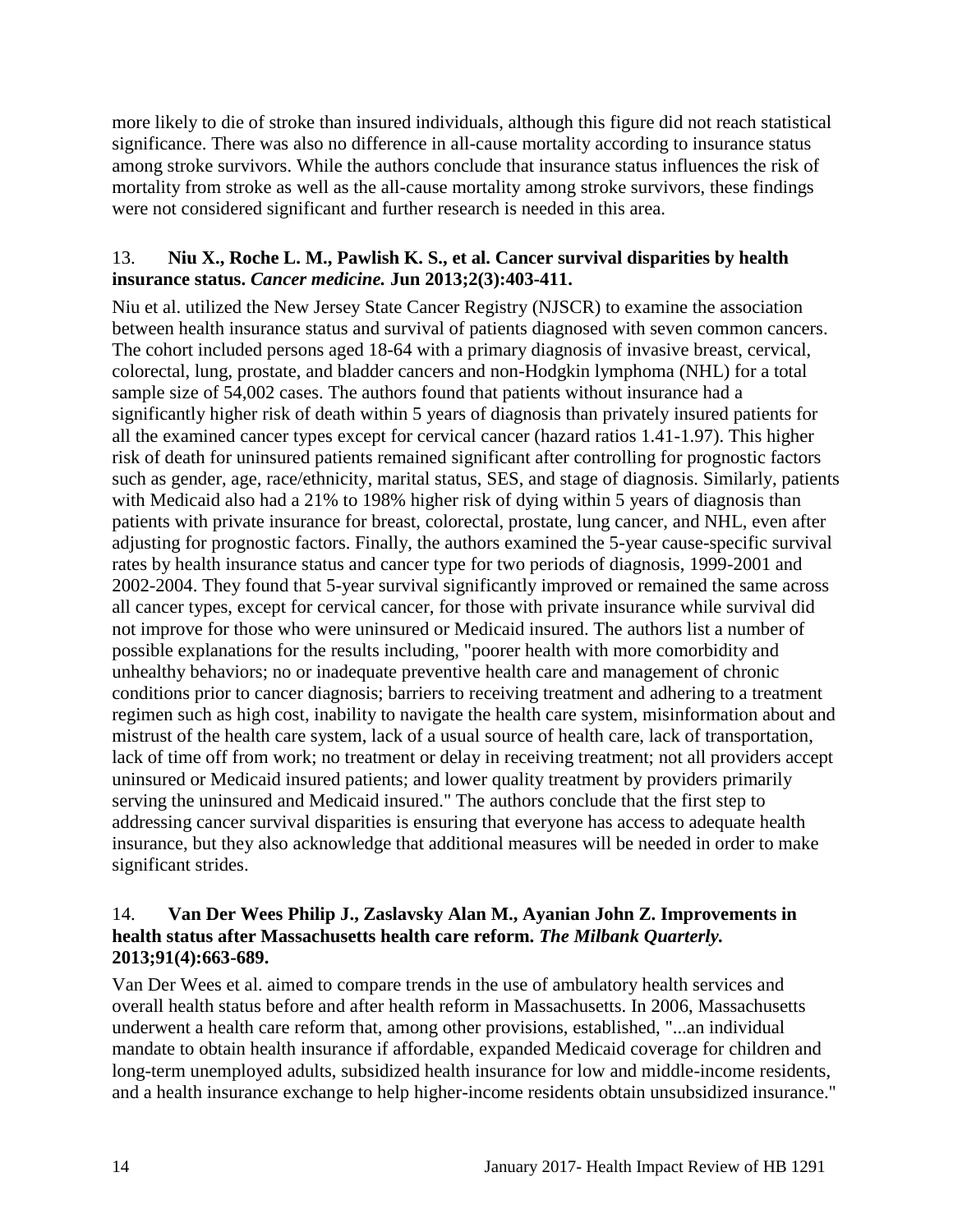This study utilized data from the Behavioral Risk Factor Surveillance System (BRFSS) from 2001-2011 for Massachusetts as well as surrounding states that did not undergo reform (Connecticut, Maine, New Hampshire, Rhode Island, and Vermont). The total number of survey participants aged 18-64 that were included in this study was 345,211. The authors found that compared to residents in neighboring states, Massachusetts residents reported better general, physical and mental health, increased use of screening tests for cervical and colorectal cancer, and cholesterol, and a higher likelihood of being covered by insurance and having a personal doctor. These differences remained significant after adjusting for individual sex, age, race/ethnicity, income, employment, marital status, and education, and the annual unemployment rates in each state. In a subgroup analysis, the authors found that Massachusetts residents with an income less than 300% of the federal poverty level had the greatest increase in health status outcomes. The authors conclude that although health care reform in Massachusetts was associated with some meaningful gains, health disparities still exist for low-income residents and that further innovations, as well as federal health care reform, may be necessary.

#### <span id="page-16-1"></span>15. **Wherry L. R., Miller S. Early coverage, access, utilization, and health effects associated with the Affordable Care Act Medicaid expansions: a quasi-experimental study.**  *Annals of internal medicine.* **Jun 21 2016;164(12):795-803.**

Wherry et al. used data from the National Health Interview Survey (NHIS)from 2010 to 2014 to evaluate whether state Medicaid expansion was associated with changes in insurance coverage, access to and utilization of care, and self-reported health. The authors used data for adults aged 19-64 with incomes below 138% of the federal poverty level in states that did and did not expand Medicaid. Compared with nonexpansion states, respondents in expansion states reported significant increases in diagnoses of diabetes and high cholesterol but no differences in diagnoses of hypertension, access to care, health status, or mental health. Medicaid expansions were also associated with significant increases in visits to a general physician. The authors conclude that these data provide evidence that the Affordable Care Act Medicaid expansions are associated with an increase in insurance coverage and health care utilization and that fully understanding the impacts of the expansion are crucial to future policy debates.

#### <span id="page-16-0"></span>16. **Baicker Katherine, Taubman Sarah L., Allen Heidi L., et al. The Oregon Experiment — effects of Medicaid on clinical outcomes.** *New England Journal of Medicine.*  **2013;368(18):1713-1722.**

Baicker et al. examined the effects of health insurance coverage on health care use and health outcomes approximately 2 years after the Oregon Medicaid lottery. The Oregon Health Plan Standard is a Medicaid program for adults aged 19-64 who have an income below 100% of the federal poverty level. The program closed to new enrollment in 2004 but began a waiting list in 2008 to fill a limited number of new openings. Between March and September of 2008, approximately 30,000 people were selected through a lottery drawing from the waiting list of nearly 90,000 names. This lottery process allowed for a quasi-experimental approach to studying the effects of insurance on health with the use of a random assignment. The authors of this study interviewed a sample population of 12,229 people in Portland, Oregon, half of which were selected in the lottery and half of which were not, between September 2009 and December 2010. The findings indicated that Medicaid coverage did not have a significant effect on the prevalence or diagnosis of hypertension or high cholesterol levels but did increase the probability of a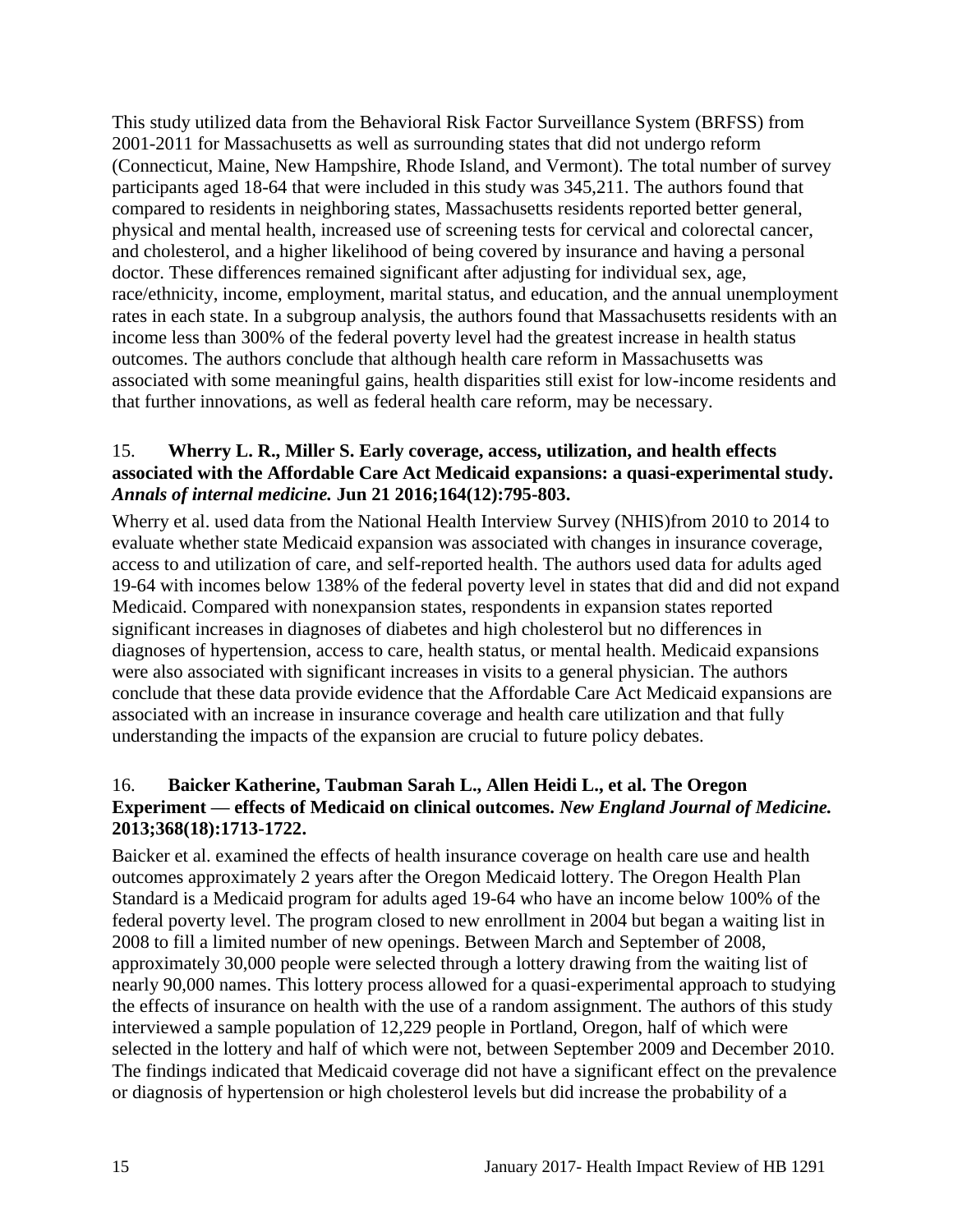diagnosis for diabetes and the use of medications to control diabetes. Further, Medicaid coverage was associated with a substantial reduction in the risk of a positive screening for depression. Compared to those without coverage, Medicaid coverage was associated with a 7.84% increase in the proportion of people who indicated that their health was the same or better than 1 year previously. Finally, Medicaid coverage led to a reduction in financial strain from medical costs, and an increase in the number of prescription drugs received, office visits made in the previous year, perceived access to care, and use of preventative services such as cholesterol screening, mammograms, and pap smears in women. The authors conclude that while Medicaid coverage led to no significant improvements in measured physical health, it did increase access to and utilization of health care and can serve as evidence of the effects of expanding Medicaid to lowincome adults in the United States.

#### <span id="page-17-1"></span>17. **Finkelstein Amy N., Taubman Sarah L., Wright Bill J., et al. The Oregon Health Insurance Experiment: evidence from the first year.** *Quarterly Journal of Economics.*  **2012;127(3):1057-1106.**

Finkelstein et al. utilize data from the Oregon Health Insurance Experiment to examine the effects of expanding access to public health insurance on health care utilization, financial strain, and health outcomes of low-income adults. The Oregon Health Plan Standard is a Medicaid program for adults aged 19-64 who have an income below 100% of the federal poverty level. The program closed to new enrollment in 2004 but began a waiting list in 2008 to fill a limited number of new openings. Between March and September of 2008, approximately 30,000 people were selected through a lottery drawing from the waiting list of nearly 90,000 names. This lottery process allowed for a quasi-experimental approach to studying the effects of insurance on health with the use of a random assignment. In this study, the authors obtained individual-level hospital discharge data for the entire state or Oregon from January 2008-September 2009. The authors matched this data to the lottery list based on information such as full name, zip code, and date of birth. In addition, the authors obtained credit records, mortality data from the Oregon Center of Health Statistics, and mailed out a supplemental survey to nearly all individuals selected through the lottery. In total, the authors were able to survey 29,834 individuals who were selected by the lottery and 45,088 who were not selected and acted as controls. The data indicate that enrollment in Medicaid is associated with an increase in hospital, outpatient and drug utilization, and increase in compliance with recommended preventative care, improvement in self-reported mental and physical health measures, perceived access to and quality of care, and overall well-being. Further, the authors found a decline in substantial out-of-pocket medical costs and total medical debts. The authors conclude that these results provide meaningful insights into the benefits of Medicaid but also call for a careful cost-benefit analysis of Medicaid expansion taking into account the inputs provided in this study.

### <span id="page-17-0"></span>18. **Hoffman C., Paradise J. Health insurance and access to health care in the United States.** *Annals of the New York Academy of Sciences.* **2008;1136:149-160.**

Hoffman and Paradise present a synthesis of the literature from the late 1980's to 2006 regarding the evidence that health insurance is associated with access to health care in the United States. Articles are summarized in subgroups relating to access to primary care, acute and trauma care, managing chronic conditions, health outcomes, and premature mortality. The most relevant finding was that a number of studies indicated that uninsured adults reported greater unmet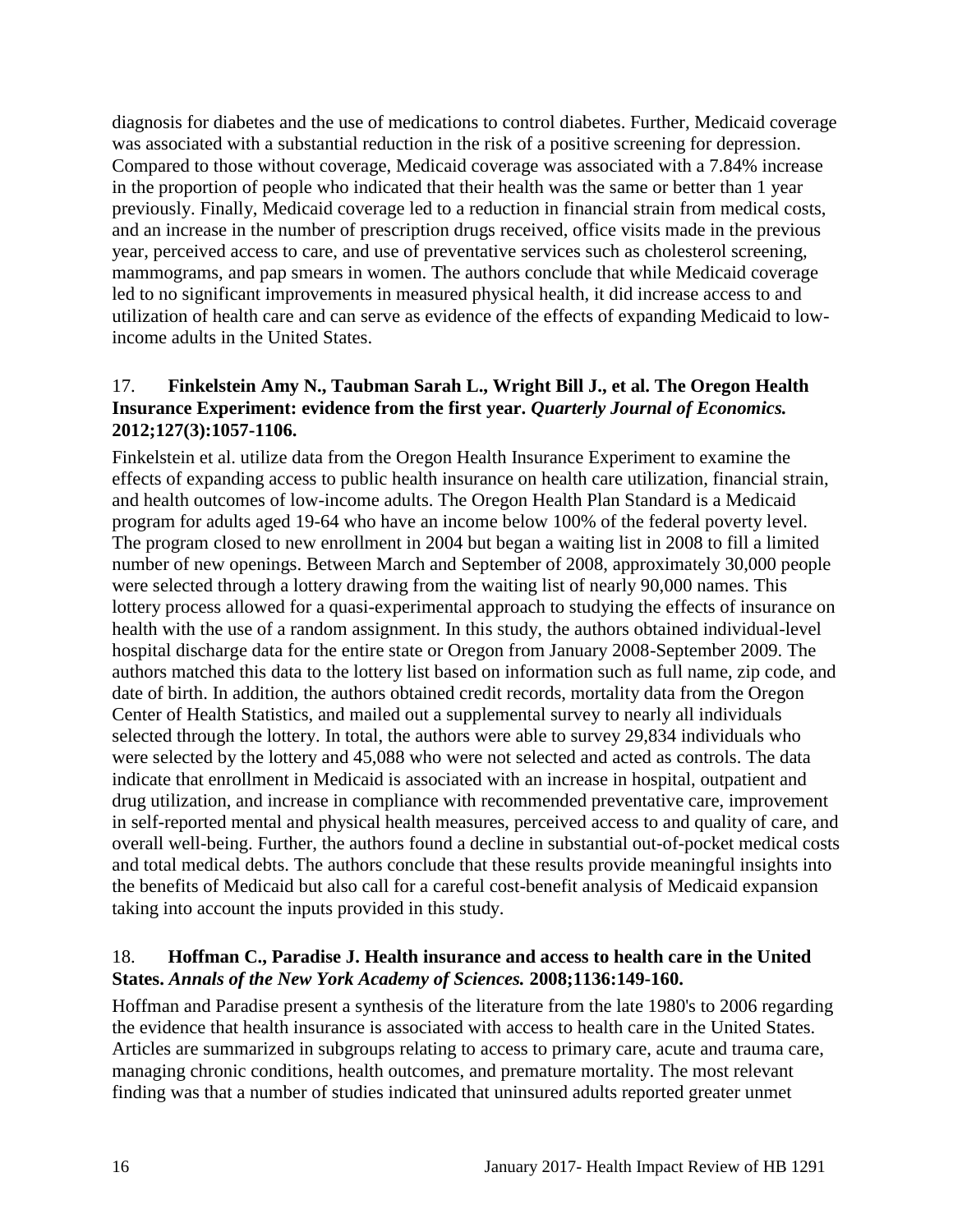health needs and a large proportion of adults stated that the cost of insurance is the main reason for being uninsured. Further, uninsured adults were twice as likely to report that they, or a family member, skipped treatment, cut pills or did not fill a prescription medication some time in the last year because of cost. The authors indicate that there are great personal benefits to having health coverage although health insurance alone is not enough to eliminate disparities or equalize access to care across subgroups of Americans.

#### <span id="page-18-0"></span>19. **Lu P. J., O'Halloran A., Williams W. W. Impact of health insurance status on vaccination coverage among adult populations.** *American journal of preventive medicine.*  **Jun 2015;48(6):647-661.**

Lu et al. analyzed data from the 2012 National Health Interview Survey (NHIS), which had a response rate of 61.2%. The authors used the data to estimate vaccination coverage among adults over the age of 18 by health insurance status for seven routinely recommended vaccines: influenza, pneumococcal (PPSV), tetanus and diptheria toxoid (Td) or tetnus, diptheria, and acellular pertussis (Tdap), hepatitis A (Hep A), hepatitis B (Hep B), herpes zoster (shingles), and human papillomavirus (HPV). Having health insurance was significantly associated with a greater likelihood of receiving the influenza vaccine, Td, Tdap, and PPSV, even after adjusting for age, gender, race/ethnicity, marital status, education, employment status, poverty level, number of physician contacts in the past year, usual source of care, self-reported health status, U.S.-born status, and region of residence. Further, vaccine coverage for influenza, PPSV, shingles, and HPV were two to three times higher among those with health insurance. Overall, individuals who reported having a regular physician were more likely to have received the recommended vaccines, regardless of their insurance status. The authors conclude that comprehensive strategies need to be tailored to improve vaccination coverage among adults, especially those without health insurance.

#### <span id="page-18-1"></span>20. **Marino M., Bailey S. R., Gold R., et al. Receipt of preventive services after Oregon's randomized Medicaid experiment.** *American journal of preventive medicine.* **Feb 2016;50(2):161-170.**

Marino et al. assessed the long-term impact of the Oregon Health Insurance Experiment on the receipt of 12 preventative care services. The Oregon Health Plan Standard is a Medicaid program for adults aged 19-64 who have an income below 100% of the federal poverty level. The program closed to new enrollment in 2004 but began a waiting list in 2008 to fill a limited number of new openings. Between March and September of 2008, approximately 30,000 people were selected through a lottery drawing from the waiting list of nearly 90,000 names. This lottery process allowed for a quasi-experimental approach to studying the effects of insurance on health with the use of a random assignment. In this study, the authors probabilistically matched individuals aged 19-64 who were selected from the lottery reservation list to an individual in the Oregon Community Health Information Network (OCHIN), which is a network of health systems that supports over 300 community health centers. The total sample included in this study was 4,049 patients selected by the lottery and 6,594 patients from OCHIN who were not selected. The primary outcomes of interest were whether or not the individual had received the following services in the post-lottery period: "...screenings for cervical, breast, and colorectal cancer (fecal occult blood testing and colonoscopy); screenings for diabetes (glucose and hemoglobin A1c [HbA1c]), hypertension, obesity, and smoking; lipid screening; chlamydia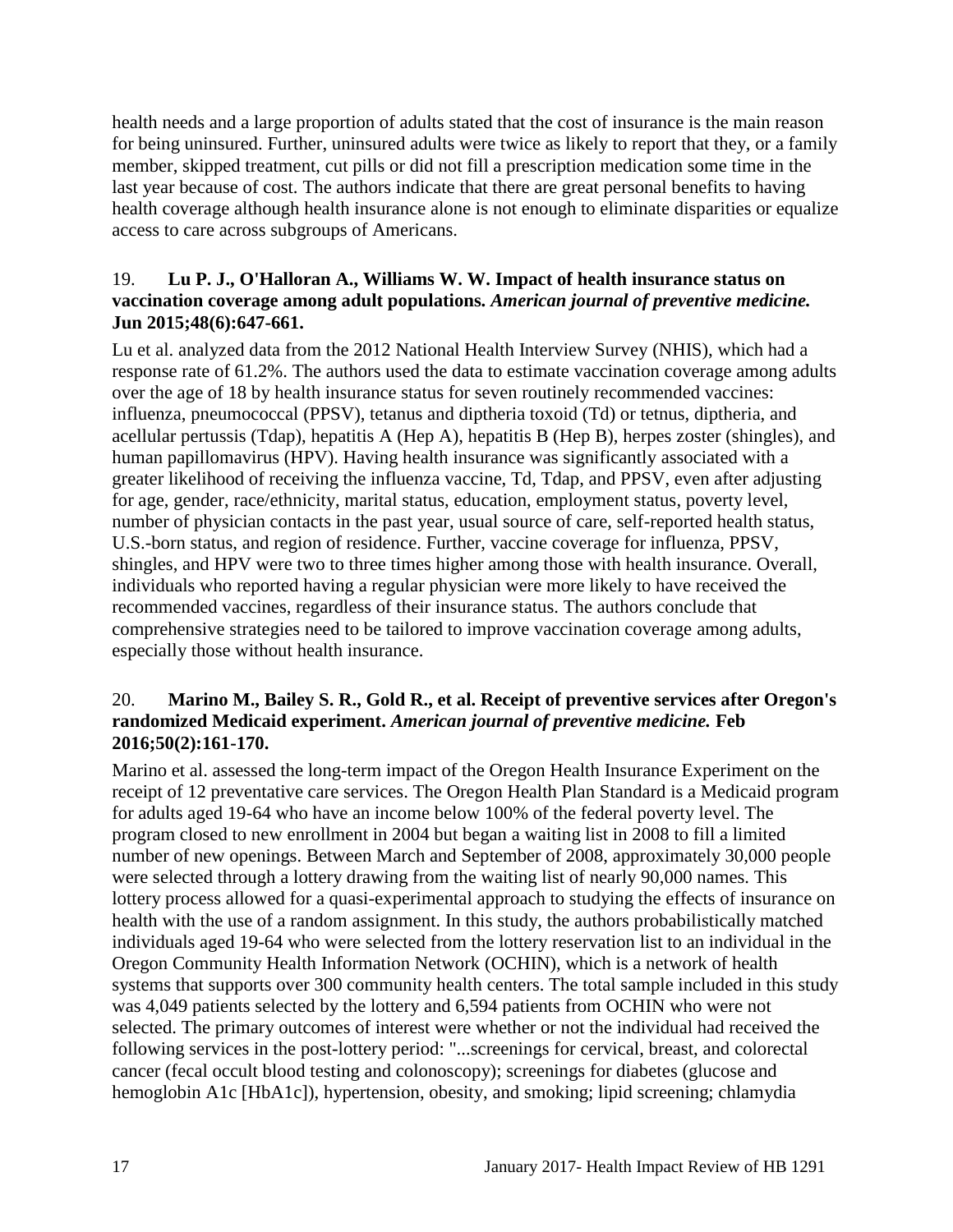testing; and receipt of influenza vaccination." The results indicate that patients who were selected by the lottery were significantly more likely to receive preventives screening services for BMI, blood pressure, smoking, Pap test, mammography, chlamydia and HbA1c. After adjusting for age and the number of chronic conditions diagnosed prior to the selection date, where appropriate, all of the previously mentioned services remained significant with the addition of fecal occult blood testing. The authors indicate that while community health centers provide quality health services for millions of uninsured and underinsured persons, continued efforts are needed to expand access to health insurance for vulnerable populations.

#### <span id="page-19-1"></span>21. **Centers for Disease Control and Prevention.** *Vital Signs: Health Insurance Coverage and Health Care Utilization- United States, 2006-2009 and January-March 2010.* **2010.**

In this Morbidity and Mortality Weekly Report (MMWR), published by the Centers for Disease Control and Prevention, the authors use data from the National Health Interview Survey (NHIS) to look at the association between lack of health insurance and delaying or forgoing health care. Data from NHIS was analyzed from 2006 through the first quarter of 2010 with an average participation rate of 82.2% in 2009. Data indicated that adults aged 18 to 64 who did not have health insurance for more than a year at the time of the survey were nearly six times as likely to not have a usual source of care compared to those who were continuously insured (55.2% versus 9.3%). Further, compared to those with continuous coverage and the same chronic conditions, persons without health insurance in the previous year were five to six times as likely to forgo needed care if they had hypertension (42.7% versus 6.7%), diabetes (47.5% versus 7.7%) and asthma (40.8% versus 8.0%). Even short periods of being uninsured showed meaningful differences. Currently insured persons who had a 1 to 3 month gap in coverage were twice as likely to not have a usual source of care (16.4% versus 9.3%) and three times as likely to delay seeking care due to the cost compared to those with continuous coverage (26.5% versus 7.1%). These differences in care seeking behavior persisted irrespective of family income level. The authors conclude that the requirements of the Affordable Care Act may help reduce the proportion of uninsured persons in the United States but that outreach will be necessary to increase enrollment and retention in programs such as Medicaid. They further conclude that continuous health care coverage will allow for increased access to preventative services and will reduce long-term health care costs down the line.

### <span id="page-19-0"></span>22. **Villarroel Maria A., Cohen Robin A.** *Health Insurance Continuity and Health Care Access and Utilization, 2014.* **Hyattsville, MD: National Center for Health Statistics;2016.**

Villarroel et al. present a data brief from the National Center for Health Statistics using data from the 2014 National Health Interview Survey. Adults aged 18-64 who were insured for more than a year were more likely than those who were insured at the time of the interview but had a period of uninsurance in the past year to have a usual place for medical care (90.8% versus 73.6%). This difference was even greater when they compared those currently insured versus those currently uninsured but had a period of insurance in the past year and those uninsured for more than a year (57.8% and 44.3% respectively). Next, the authors found that having insurance for more than a year was associated with being more likely to have visited a doctor during the past year compared to those with any period of being uninsured. One in five adults in the sample reported an unmet medical need due to cost in the past year, and this was more likely to be reported by those with any period without health insurance than those with coverage for more than a year.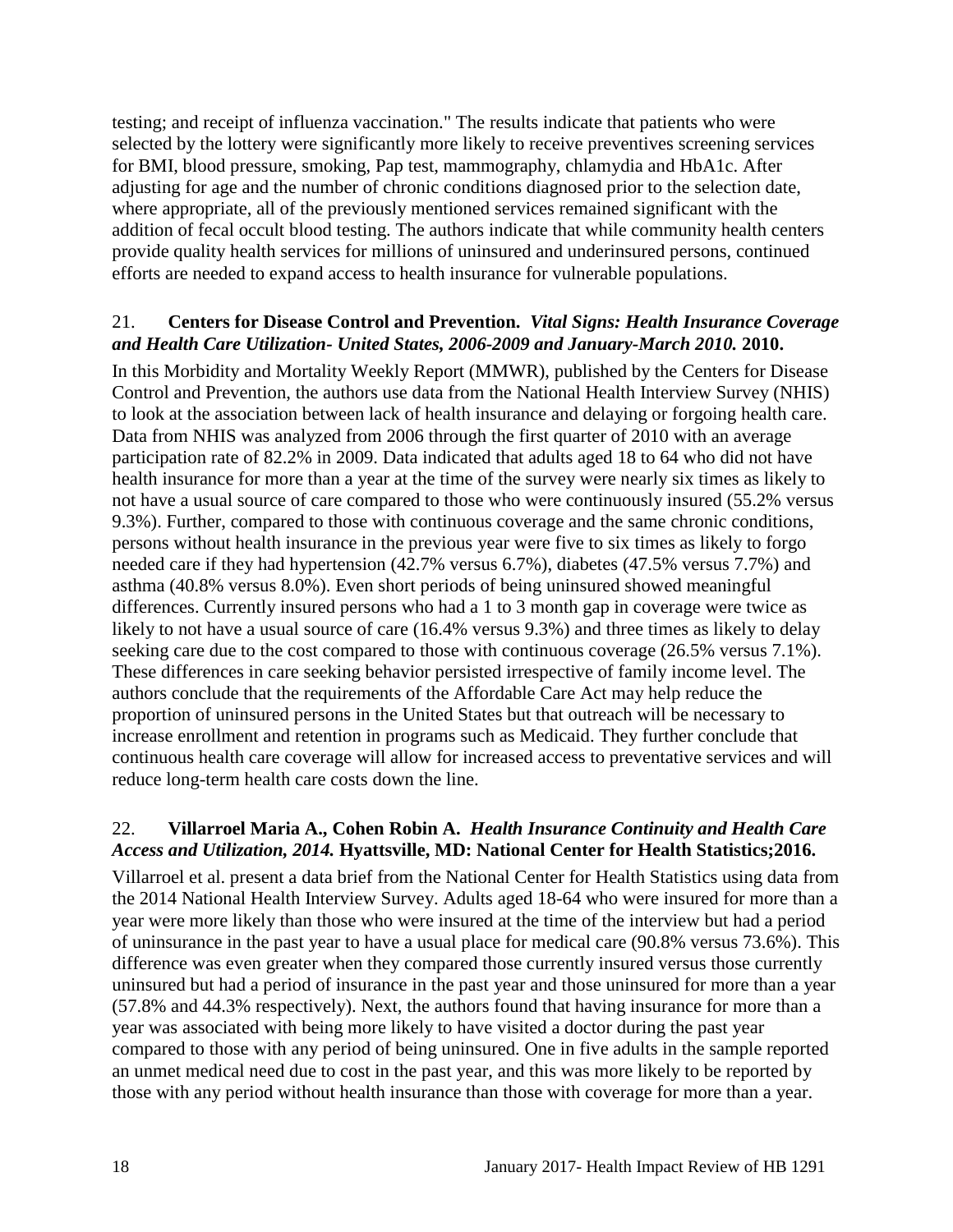Finally, persistent coverage was associated with a higher likelihood of having been vaccinated against the flu. The authors conclude that the presented data reflect the experiences of those without health insurance and the barriers they may face to receiving health services.

## <span id="page-20-1"></span>23. **Wang Tze-Fang, Shi Leiyu, Zhu Jinsheng. Race/ethnicity, insurance, income and access to care: the influence of health status.** *International Journal for Equity in Health.*  **2013;12(29).**

Wang et al. examined health care access disparities in relation to health status and the presence of functional limitations using data from the 2009 Family Core component of the National Health Interview Survey (NHIS). The authors limited the sample to adults who had visited a doctor or health care professional in the previous two weeks in order to attenuate the differences between those with and without health care experience. The main indictors analyzed with regards to access to care were defined as: (1) no usual place of care, (2) unable to get medical care, (3) delayed medical care, (4) unable to get dental care, (5) unable to get mental health care, and (6) unable to get prescription drugs. The main finding was that participants who were uninsured more frequently reported being unable to get medical care, dental care, mental health care, prescription drugs, and were more likely to have no usual place of care and delaying medical care than insured participants. Further, participants in the lowest income bracket (<\$20,000) had the largest proportion of participants reporting an inability to get medical care, dental care, mental health care, and prescription drugs as well as delaying medical care. In conclusion, the authors noted that insurance and health status were the two most important factors that were associated with access to care and that the Affordable Care Act is expected to contribute even further to reducing these disparities.

### <span id="page-20-0"></span>24. **American Psychological Association. Evidence-Based Practice in Psychology: APA Presidential Task Force on Evidence-Based Practice. May-Jun 2006;61(4):271-285.**

The American Psychological Association (APA) created a policy indicating that the evidencebase for a psychological intervention should be evaluated using both efficacy and clinical utility as criteria. The Association President appointed the APA Presidential Task Force on Evidence-Based Practice and the task force published this document with the primary intent of describing psychology"s commitment to evidence-based psychological practices. This document, though, also references many research articles providing evidence for the efficacy of a number of psychological treatments and interventions. The reference list for this document highlights the growing body of evidence of treatment efficacy from the 1970s through 2006. Note that this does not indicate that all treatments are effective, but rather than there is a very large body of evidence supporting that evidence-based treatments are available.

#### <span id="page-20-2"></span>25. **CP Patnode, JT Henderson, JH Thompson, et al. Behavioral counseling and pharmacotherapy interventions for tobacco cessation in adults, including pregnant women: a review of reviews for the U.S. Preventive Services Task Force. Evidence synthesis No. 134.** *Agency for Healthcare Research and Quality.* **2015.**

The U.S. Preventive Services Task Force (USPSTF) is an independent panel of experts who systematically reviews the evidence and provides recommendations that are intended to help clinicians, employers, policymakers, and others make informed decisions about health care services. This summary focused on the effectiveness and safety of pharmacotherapy and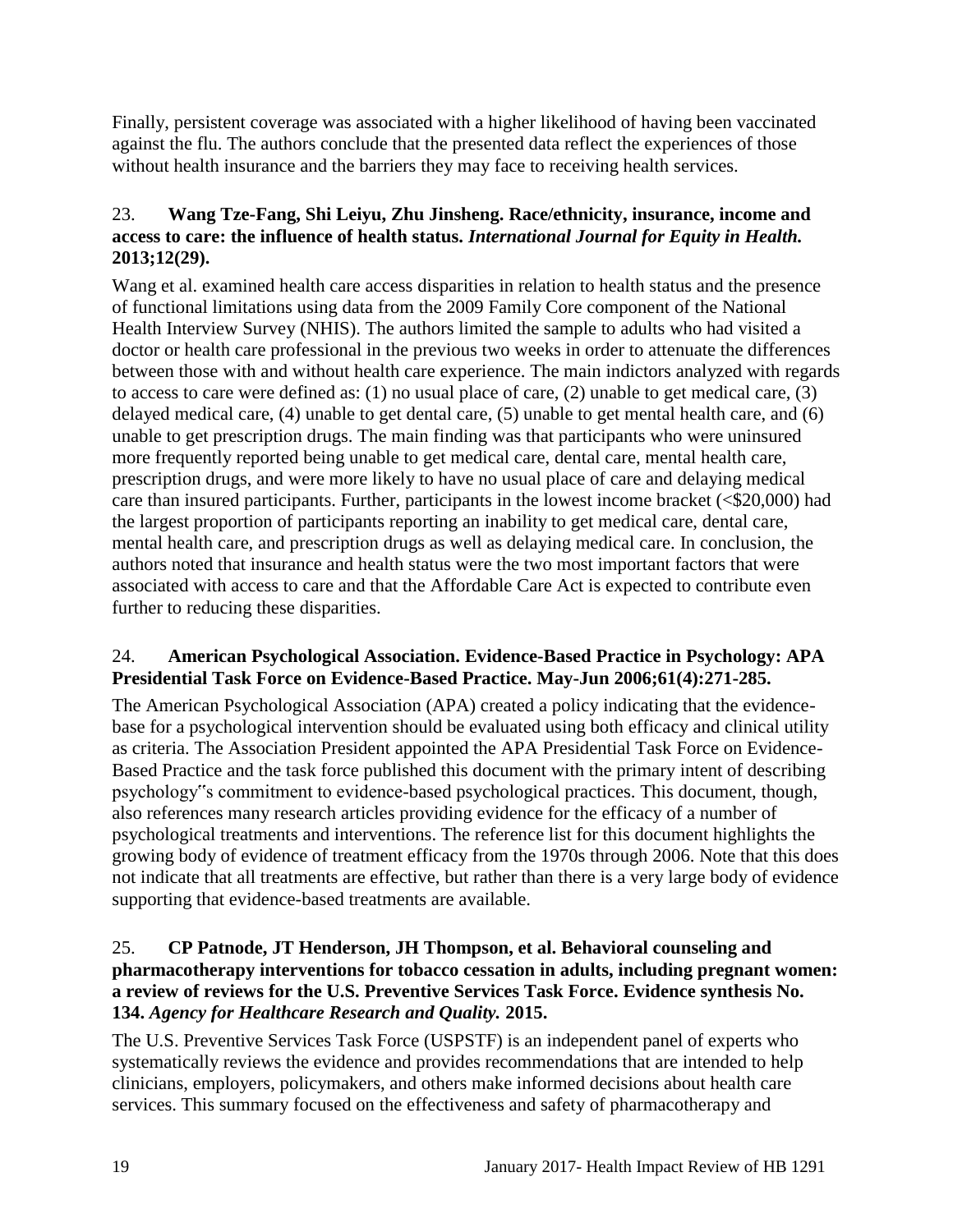behavioral interventions for tobacco cessation and included a total of 54 systematic reviews. The findings indicate that behavioral interventions had a significant impact on increasing smoking cessation at 6 months (risk ratio= 1.76 [95% CI, 1.58 to 1.96]), and that various pharmacotherapy interventions also demonstrated effectiveness. In combination, behavioral therapy and pharmacotherapy demonstrated an 82% increase in tobacco cessation when compared to minimal intervention or usual standard of care. The authors conclude that behavioral and pharmacotherapy interventions are effective interventions to improve rates of smoking cessation both individually and in combination.

### <span id="page-21-1"></span>26. **R Chou, S Selph, T Dana, et al. Screening for HIV: systematic review to update the U.S. Preventive Services Task Force recommendation. Evidence synthesis No. 95.** *Agency for Healthcare Research and Quality.* **2012.**

The U.S. Preventive Services Task Force (USPSTF) is an independent panel of experts who systematically reviews the evidence and provides recommendations that are intended to help clinicians, employers, policymakers, and others make informed decisions about health care services. This review, which focused benefits and harms of screening for Human Immunodeficiency Virus (HIV) in adolescents and adults, included randomized clinical trials and observational studies. Findings indicate that screening for HIV is accurate, screening only targeted groups misses a large number of cases, and that antiretroviral therapy (ART) reduces the risk death and sexual transmission of HIV.

## <span id="page-21-0"></span>27. **Washington State Department of Health.** *Chronic Disease Profile- Native Hawaiians/Other Pacific Islanders (NHOPI).* **2015.**

This report summarizes chronic disease health indicators for Washington state using a number data sources such as the Washington Behavioral Risk Factor Surveillance System, Healthy Youth Survey, American Community Survey, and the Pregnancy Risk Assessment Monitoring System. The data show that between 2009-2013, around 25% of Native Hawaiian/Other Pacific Islander (NHOPI) had no health insurance, 15% had income below the poverty level, 88% had no college degree, and 17% were unemployed. During this same time period, 16% of singleton births to NHOPI mothers were premature and 8% were low birth weight, compared to 10% and 6% of all births in Washington state respectively. Further, compared to WA state estimates, NHOPI adults over the age of 18 had higher age-standardized percentages of heavy drinking, cigarette use, high blood pressure, obesity, no flu vaccine, dental insurance, medical care due to cost, dental visit in the past year, or checkup in the last year. NHOPI also had higher rates of arthritis, diabetes, and premature death.

#### <span id="page-21-2"></span>28. **Bitton Asaf, Zaslavsky Alan M., Ayanian John Z. Health risks, chronic diseases, and access to care among US Pacific Islanders.** *Journal of General Internal Medicine.*  **2010;25(5):435-440.**

Bitton et al. conducted a retrospective analysis of data from the Behavioral Risk Factor Surveillance System (BRFSS) from 2005, 2006, and 2007. The authors evaluated the data to determine the frequency and predictors of chronic disease outcomes and health status in Pacific Islander Americans (n=2,609) as compared to Asian Americans (17,892) and whites (n=894,289). Compared to Asian Americans, Pacific Islanders in the cohort were more often current smokers, overweight, heavy alcohol drinkers, lacked health insurance, but more likely to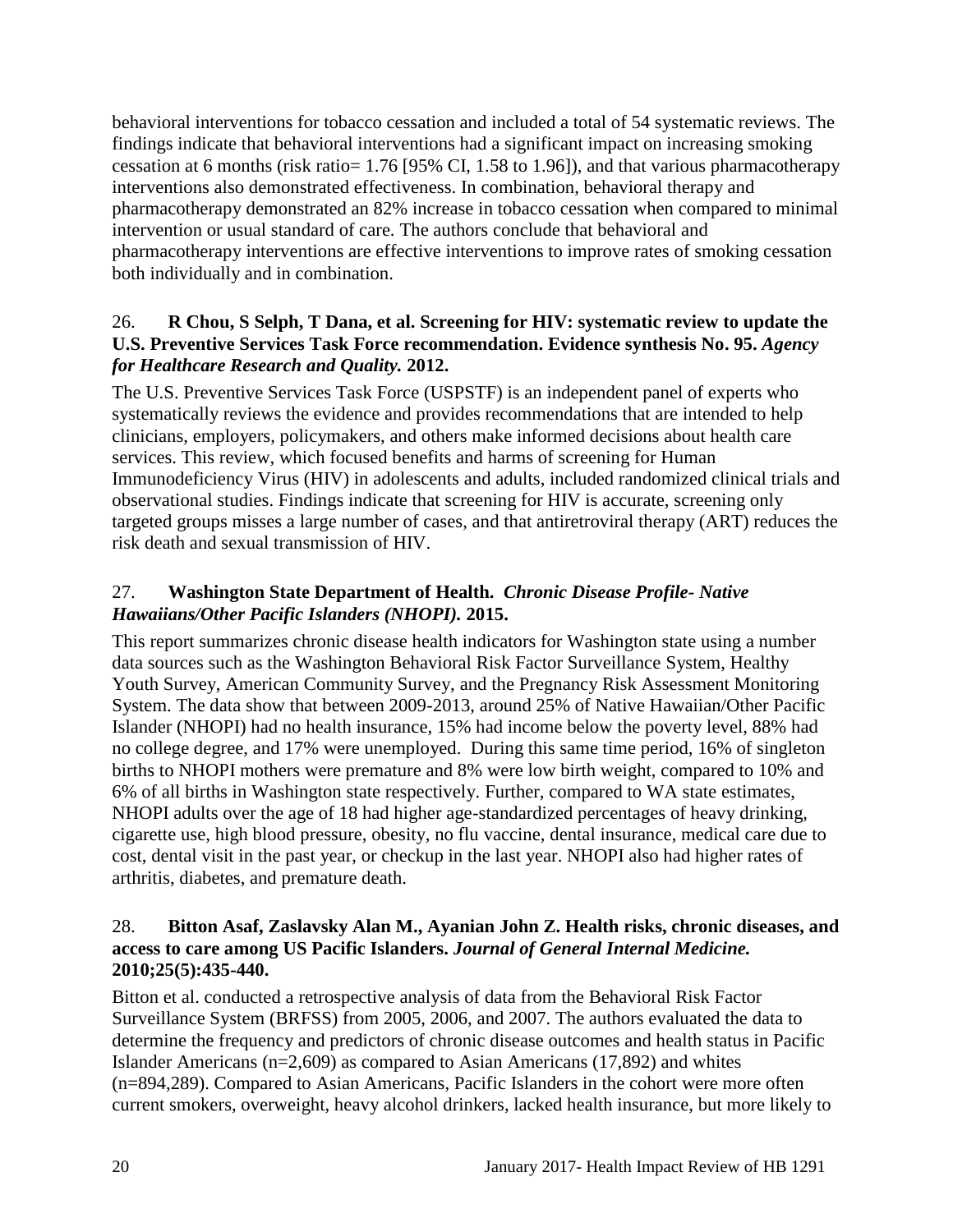have met recommendations for adequate physical activity. After adjusting for demographic and socioeconomic covariates, Pacific Islanders reported higher adjusted rates of hypertension (OR=1.50; 1.06, 2.13), diabetes (OR=1.82; 1.25, 2.63), asthma (OR=2.32; 1.65, 3.25), and arthritis (OR=1.68; 1.20, 2.35). The authors further adjusted the models for smoking, which did not significantly change the results, but adjusting for BMI category made the odds ratios for hypertension, diabetes, arthritis, and health status non -significant. From this, the authors suggest that BMI partially mediates the differences in chronic disease outcomes for Pacific Islanders compared to Asian Americans. When comparing outcomes for Pacific Islanders to whites, there were no striking differences in health risk factors, chronic diseases, and access to care. The authors call for future health surveys and policies to distinguish between Pacific Islanders and Asian Americans given significant differences in their health profiles. Finally, they suggest that more work needs to be done to understand the magnitude and determinants of these health disparities in order to create more targeted health interventions.

#### <span id="page-22-0"></span>29. **Chang Ann Lee, Hurwitz Eric, Miyamura Jill, et al. Maternal risk factors and perinatal outcomes among Pacific Islander Groups in Hawaii: a retrospective cohort study using statewide hospital data.** *BMC Pregnancy and Childbirth.* **2015;15(1).**

Chang et al. aimed to quantify obstetric outcomes among Pacific Islander subgroups living in Hawaii in order to better understand disparities among this diverse population. The authors used the Hawaii Health Information Corporation (HHIC) inpatient database, which includes all maternal delivery and live newborn hospital admissions in the state of Hawaii. The study population was all Pacific Islander and White women who gave birth to a singleton liveborn in any hospital in Hawaii from January 2010 to December 2011 (n=15,156). Data indicated that only about one-third of Whites had either public or no insurance (31.7%) while 88.3% of Micronesians and 66.2% of Samoans had this insurance type. Diabetes was most prevalent among Other Pacific Islanders and Samoans, and Samoans and Native Hawaiians had the highest rates of hypertension. After adjusting for age, delivery at a rural versus urban hospital, and insurance type, all Pacific Islander subgroups had a significantly higher odds ratio for diabetes compared to Whites. Native Hawaiians had the highest adjusted odds for low birthweight babies and Samoans were more likely than Whites to have macrosomic infants (birthweight greater than 4000g). Finally, Micronesians and Other Pacific Islanders were more likely to have cesarean deliveries compared to Whites (adjusted OR 1.35; 95 % CI 1.19–1.454 and adjusted OR 1.31; 95 % CI 1.08–1.59, respectively). The authors conclude that important differences exist in perinatal outcomes among Pacific Islanders and that these differences are pronounced among subgroups. It is therefore important to disaggregate these subgroups for future research, policy, and public health interventions.

#### <span id="page-22-1"></span>30. **Schempf Ashley H., Mendola Pauline, Hamilton Brady E., et al. Perinatal outcomes for Asian, Native Hawaiian, and other Pacific Islander mothers of single and multiple race/ethnicity: California and Hawaii, 2003–2005.** *American Journal of Public Health.*  **2010;100(5):877-887.**

Schempf et al. aimed to determine whether differences existed in birth outcomes for Asian/Pacific Islander (API) mothers of single versus multiple race/ethnicity. The authors used birth certificate data from California and Hawaii for 2003 to 2005 and linked these data to birth and infant death data sets of the National Center for Health Statistics for API mothers. The